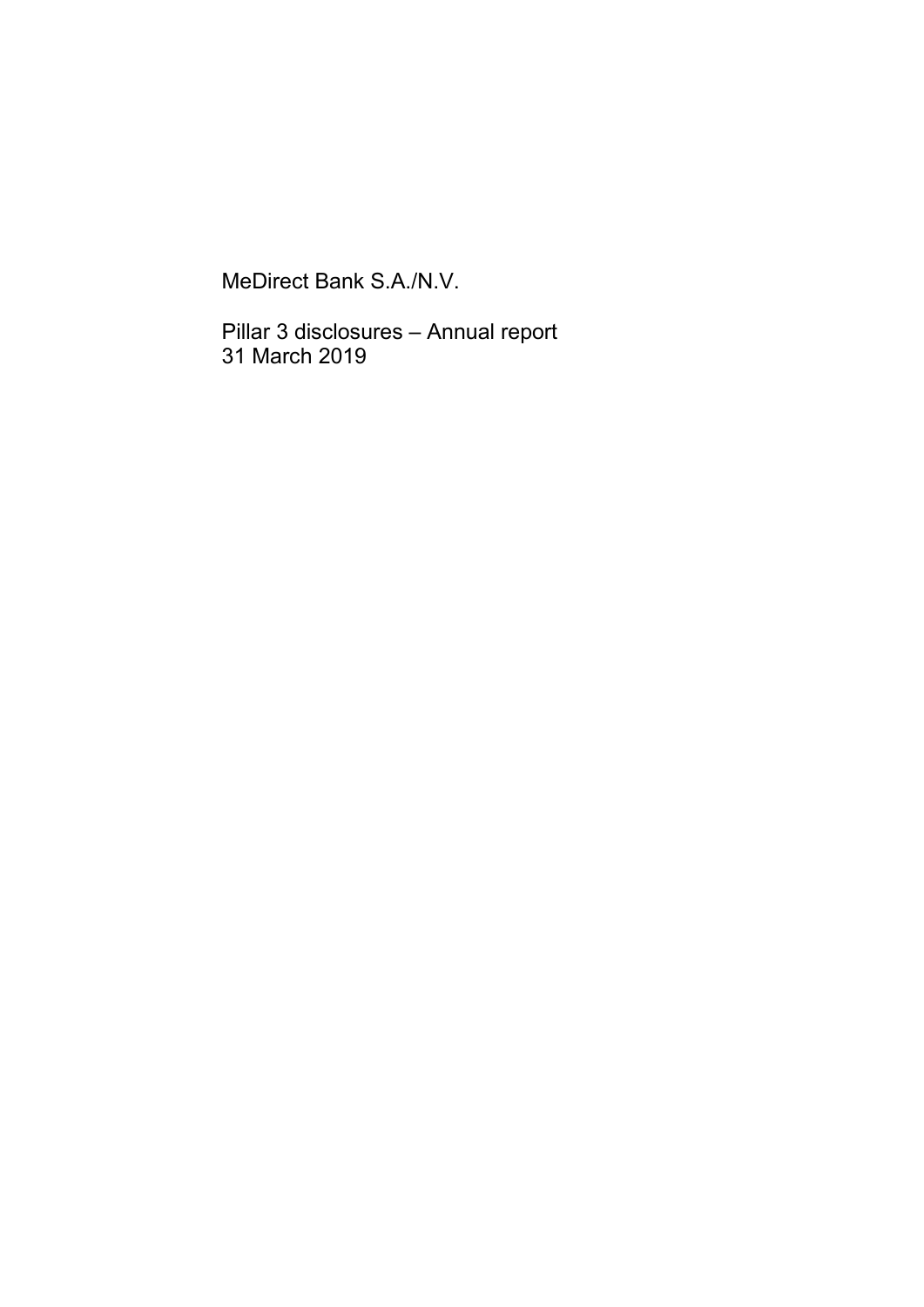# **Contents**

| 1            | <b>INTRODUCTION</b>                                                                                                                                                       | $\mathbf 2$                                         |
|--------------|---------------------------------------------------------------------------------------------------------------------------------------------------------------------------|-----------------------------------------------------|
| 1.1          | <b>Pillar 3 Disclosure Policy</b>                                                                                                                                         | $\mathbf{2}$                                        |
| $1.2$        | <b>Attestation by the Directors</b>                                                                                                                                       | 3                                                   |
| $\mathbf{2}$ | <b>OWN FUNDS</b>                                                                                                                                                          | $\overline{\mathbf{4}}$                             |
| 2.1          | Total available capital<br>Common Equity Tier 1 capital - composition<br>2.1.1<br>2.1.2<br>Common Equity Tier 1 capital - terms and conditions<br>2.1.3<br>Tier 2 capital | 4<br>$\overline{\mathbf{4}}$<br>$\overline{4}$<br>4 |
| 2.2          | Own funds - other disclosures                                                                                                                                             | 4                                                   |
| 3            | <b>CAPITAL REQUIREMENTS</b>                                                                                                                                               | $\overline{7}$                                      |
| 4            | <b>CREDIT RISK AND CREDIT RISK MITIGATION ("CRM")</b>                                                                                                                     | 10                                                  |
| 4.1          | Credit risk exposure - analysis by exposure class                                                                                                                         | 11                                                  |
| 4.3          | Credit risk exposure – analysis by industry distribution                                                                                                                  | 12                                                  |
| 4.4          | Credit risk exposure - analysis by residual maturity                                                                                                                      | 13                                                  |
| 4.5          | <b>Impairment loss measurement guidelines</b>                                                                                                                             | 13                                                  |
| 4.6          | <b>Credit risk mitigation</b><br>4.6.1<br>Capital allocation and capital buffers for credit risk                                                                          | 14<br>15                                            |
| 4.7          | <b>Settlement risk</b>                                                                                                                                                    | 15                                                  |
| 5            | <b>SECURITISATION</b>                                                                                                                                                     | 16                                                  |
| 6            | <b>LEVERAGE</b>                                                                                                                                                           | 17                                                  |
| 7            | <b>ASSET ENCUMBRANCE</b>                                                                                                                                                  | 19                                                  |
| 8            | <b>RISK MONITORING AND REPORTING</b>                                                                                                                                      | 20                                                  |
| 9            | RECRUITMENT AND DIVERSITY POLICY STATEMENT                                                                                                                                | 21                                                  |
| 10           | <b>REMUNERATION POLICY AND PRACTICES</b>                                                                                                                                  | 22                                                  |
| 10.1         | Measures of performance as basis for awarding of pay                                                                                                                      | 25                                                  |
| 10.2         | Measures of performance as basis for awarding of bonuses                                                                                                                  | 25                                                  |
| 11           | <b>OTHER DIRECTORSHIPS</b>                                                                                                                                                | 27                                                  |
|              | APPENDIX 1: PILLAR 3 DISCLOSURE COMPLIANCE CHECKLIST                                                                                                                      | 28                                                  |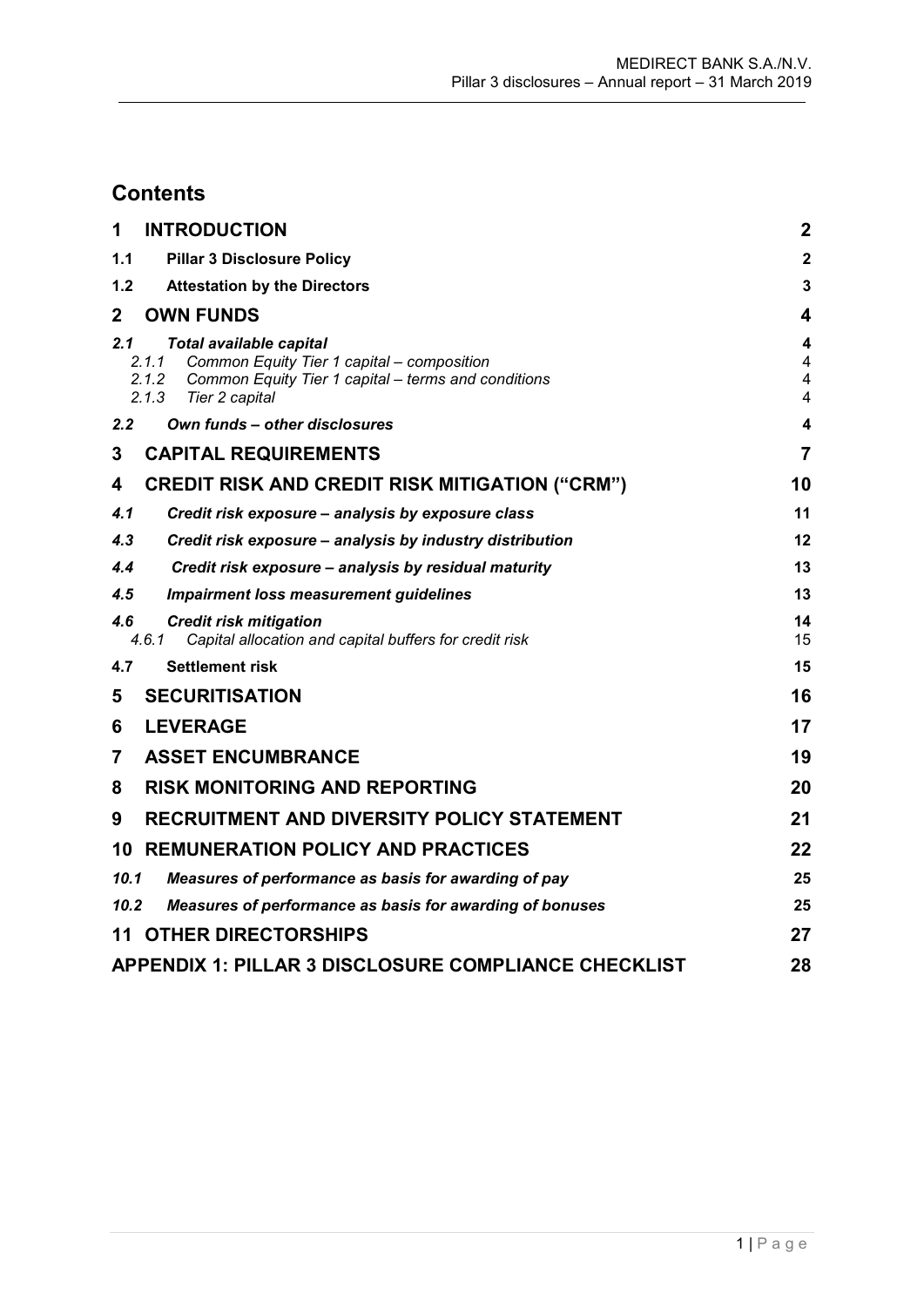### <span id="page-2-0"></span>**1 Introduction**

These Pillar 3 Disclosures ("the Disclosures") are aimed at providing the stakeholders of MeDirect Bank S.A./N.V. ("MeDirect Belgium" or "the Bank") further insight to its capital structure, adequacy and risk management practices.

As a significant subsidiary of MDB Group Limited (together "the Group"), MeDirect Belgium is subject to mandatory, though limited, Pillar 3 Disclosures (Market Discipline) by the local regulatory supervisor, whereas Pillar 3 is being implemented in full at the Group level. Pillar 3 is a complement to Pillar 1 (Minimum Capital Requirements) and Pillar 2 (Supervisory Review Process) by allowing market participants to assess the capital adequacy of a bank by using key pieces of information. MeDirect Belgium is exempt from full disclosure requirements as laid down in Part Eight of the Capital Requirements Regulation ("CRR"), but only limited to disclosure requirements in terms of Article 13 of the CRR, on the basis that such disclosures are required at an MDB Group Limited consolidated level. MDB Group Limited publishes full Pillar 3 Disclosures Annual Report that is appended to the annual report and financial statements that are available on the Group's Investor Relations website.

The Group's Pillar 3 Disclosures Annual Report presents information about the Group's exposure to risks and the Group's objectives, policies and processes for measuring and managing risks and the Group's management of capital. These risks principally relate to the MDB Group and are managed by the Board of directors of MeDirect Bank (Malta) plc ("MeDirect Malta"). As a result, the Group's Pillar 3 Disclosures Annual Report provide information about the financial risk management of MeDirect Malta and its principal subsidiary MeDirect Belgium.

The disclosure requirements emanating from Articles 439, 441, 444 to 449, 452, 454 and 455 of the CRR are not required for disclosure by MeDirect Belgium, in terms of Article 13(1) of the CRR.

Moreover, given that currently there is no specific guidance for disclosure on securitisation positions within the European Union, the Bank has referred to Part 10 of Basel Committee on Banking Supervision ("BCBS") 400 'Revised Pillar 3 disclosure requirements – consolidated and enhanced framework' as a basis for its disclosure.

### <span id="page-2-1"></span>**1.1 Pillar 3 Disclosure Policy**

The Group maintains a Pillar 3 Disclosures Policy in order to comply with the requirements laid down in Part Eight of the CRR and any associated European Banking Authority ("EBA") guidelines, National Bank of Belgium ("NBB") circulars and technical standards.

### *Basis of preparation*

This Pillar 3 Disclosures Annual Report (the "Disclosures") has been prepared in accordance with the Group's Pillar 3 Disclosures Policy, which requires that this report be prepared in accordance with requirements of Part Eight of the CRR and other associated EBA guidelines and technical standards, including circular NBB\_2017\_25, which introduced EBA guidance EBA/GL/2016/11 ('Guidelines on disclosure requirements under Part Eight of the Regulation (EU) No 575/2013') onto the Belgian regulatory framework. The latter guidelines provide detailed disclosure requirements for credit risk, counterparty credit risk, market risk and capital requirements.

### *Scope of application*

These disclosures are in respect of MeDirect Bank S.A./N.V., which is supervised by the NBB. The Bank also falls within the supervision of the European Central Bank ("ECB"), given that it is a subsidiary of MeDirect Malta, the latter a subsidiary of MDB Group Limited, and the Group is supervised by the ECB on a fully consolidated basis. MeDirect Belgium carries out the Group's activities in Belgium.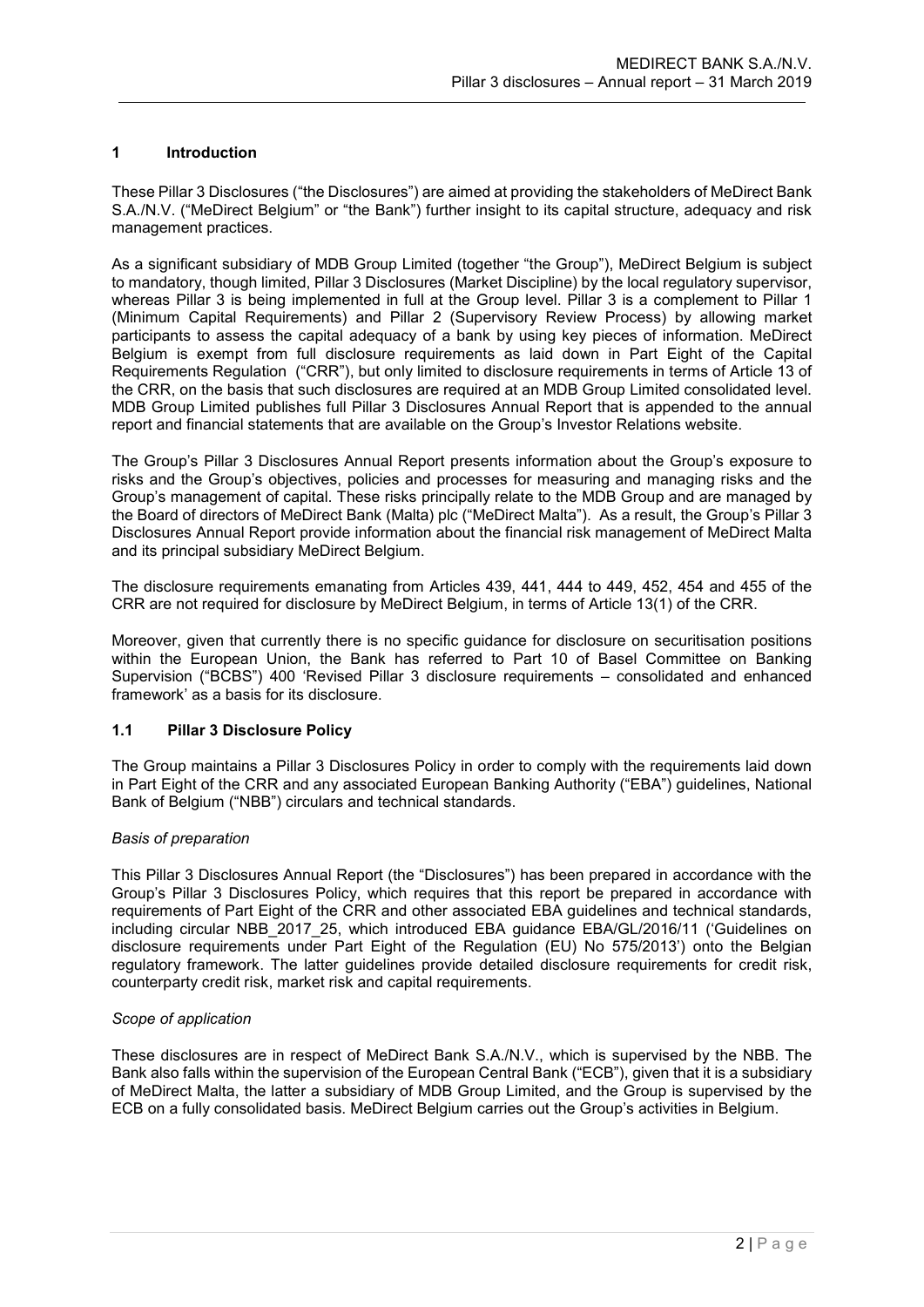### *Frequency, media and location*

Disclosures are updated on an annual basis as part of the annual closing process. Moreover, as required by the CRR and also through newly published EBA guidelines, the Bank is required to assess whether more frequent than annual disclosure is necessary. In this respect, the Bank is not required to publish disclosures more frequently than annual. However, MDB Group Limited issues separate Quarterly and Semi-annual Pillar 3 disclosure reports.

As required by the CRR, the Bank will continue to make available its Pillar 3 disclosure reports on its website [\(https://www.medirect.be/about-medirect/facts-and-figures\)](https://www.medirect.be/about-medirect/facts-and-figures).

### *Governance process – verification and sign-off*

Consistent with the banking regulations, these Disclosures are not subject to external audit except where they are included within the Financial Statements. However, these Disclosures have been appropriately verified and approved internally by the Bank's management and by the Bank's Internal audit function as required by the Group's Pillar 3 Disclosures Policy, including the review and approval of these disclosures by the Board of Directors of the Bank.

### <span id="page-3-0"></span>**1.2 Attestation by the Directors**

We confirm that this Pillar 3 Disclosures Annual Report, to the best of our knowledge, complies with Part Eight of the CRR, including, where relevant, any associated NBB circulars, EBA guidelines and technical standards, and has been prepared in compliance with the Group's internal governance process.

On behalf of the Board of Directors

Philippe Delva Marcel Berkhout Director and Chief Executive Officer **Director and Chief Financial Officer** Director and Chief Financial Officer

Wheether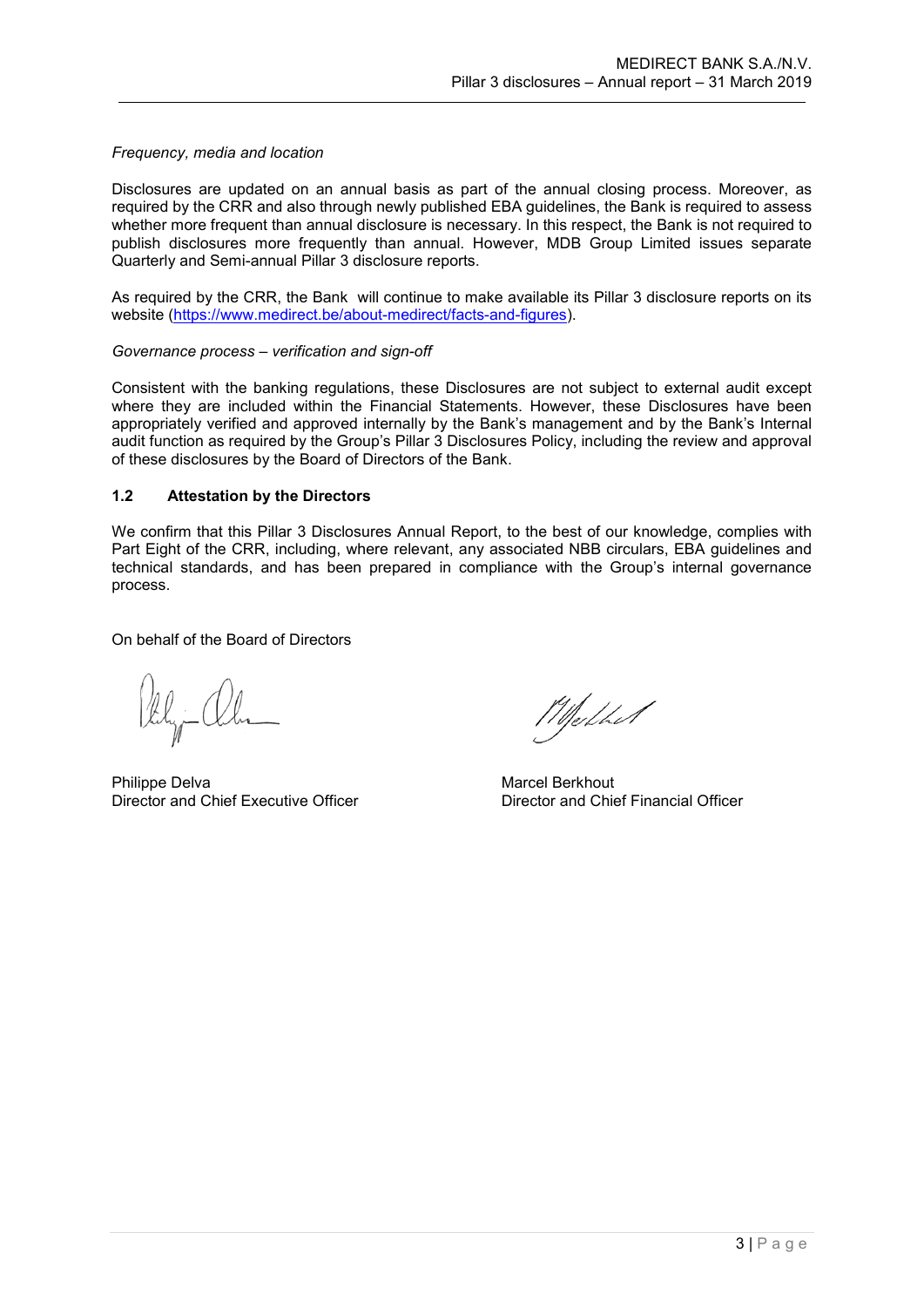### <span id="page-4-0"></span>**2 Own funds**

### <span id="page-4-1"></span>*2.1 Total available capital*

### <span id="page-4-2"></span>*2.1.1 Common Equity Tier 1 capital – composition*

Common Equity Tier 1 capital includes:

- Ordinary share capital;
- Retained earnings;
- Reserves; and
- Other regulatory adjustments relating to items that are included in equity but are treated differently for capital adequacy purposes.

### <span id="page-4-3"></span>*2.1.2 Common Equity Tier 1 capital – terms and conditions*

- i. Ordinary share capital includes equity instruments which fall under the definition of Article 28(1) of the CRR, *Common Equity Tier 1 instruments*. The holders of ordinary shares are entitled to receive dividends as declared from time to time and are entitled to one vote per share at meetings of MeDirect Bank. The Bank did not issue multiple classes of shares, but only issued ordinary shares of equal value with equal voting rights and equal profit rights.
- ii. Retained earnings are part of the distributable items as per the CRR Article (4)(1)(128) definition, which are amounts of the profits at the end of the last financial year plus any profits brought forward and reserves available for that purpose before distributions to holders of own funds instruments less any losses brought forward, profits which are non-distributable pursuant to provisions in legislation or the institution's bye-laws and sums placed to non-distributable reserves in accordance with applicable national law or the statutes of the Bank. The balance in this reserve is net of tax.

Subject to the Bank's dividend policy, the directors of the Bank, in the annual general meeting, may from time to time recommend dividends to be paid from the retained earnings of MeDirect Belgium. Such dividends may be in the form of capitalisation of retained earnings to ordinary shares.

iii. Legal reserve – in accordance with article 616 of the Belgium Company Code a company must assign at least 5% of its net retained profits to the legal reserve until such legal reserve amounts to 10% of the share capital.

### <span id="page-4-4"></span>*2.1.3 Tier 2 capital*

Tier 2 capital consists of the contribution to the internal security fund.

### <span id="page-4-5"></span>*2.2 Own funds – other disclosures*

Retained earnings form part of (regulatory) own funds only if those profits have been verified by persons independent of the Bank that are responsible for the auditing of the Bank's financial statements and the Bank has demonstrated to the satisfaction of the competent authority that any foreseeable charge or dividend has been deducted from the amount of those profits.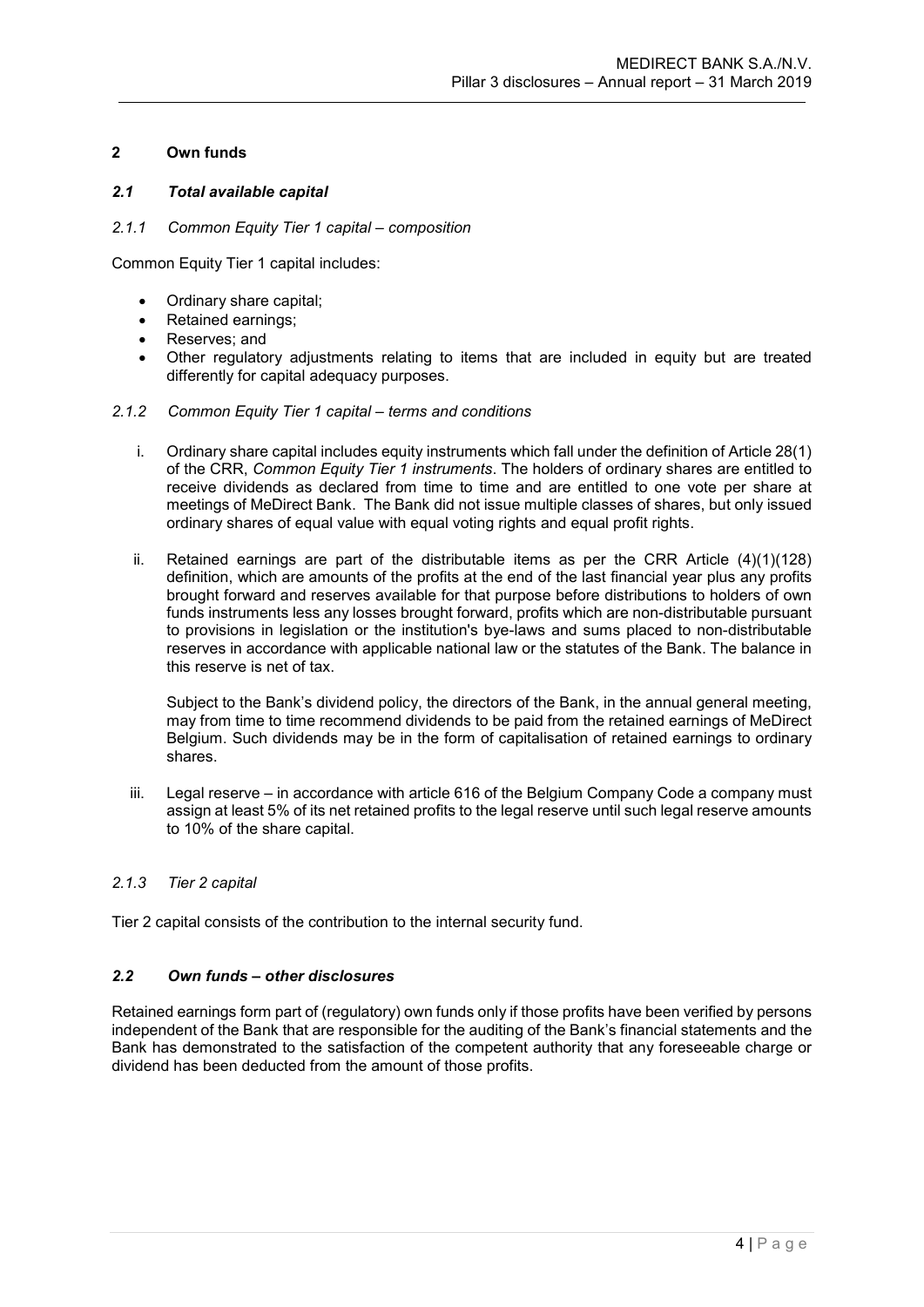Below is a table showing the composition of the own funds of the Bank in accordance with the CRR and the related captions within the Statement of Financial Position.

| <b>At 31 March 2019</b>                                                                                                                                   | €000                                            |
|-----------------------------------------------------------------------------------------------------------------------------------------------------------|-------------------------------------------------|
| <b>Common Equity Tier 1 (CET1) capital</b>                                                                                                                |                                                 |
| Common Equity Tier 1 (CET1) capital: instruments and reserves                                                                                             |                                                 |
| Capital instruments<br>Retained earnings<br>Previous year retained earnings<br>Profit for the financial year<br>Transfer to the Legal Reserve<br>Reserves | 225,000<br>1,344<br>266<br>1,135<br>(57)<br>134 |
| Common Equity Tier 1 (CET1) capital before regulatory adjustments                                                                                         | 226,478                                         |
| Common Equity Tier 1 (CET1) capital: regulatory adjustments                                                                                               |                                                 |
| Additional value adjustments<br>Intangible assets (net of related tax liability)                                                                          | (9)<br>(450)                                    |
| Total regulatory adjustments to Common Equity Tier 1 (CET1)                                                                                               | (459)                                           |
| <b>Common Equity Tier 1 (CET1) capital</b>                                                                                                                | 226,019                                         |
| <b>Tier 1 capital</b>                                                                                                                                     | 226,019                                         |
| Tier 2 (T2) capital: instruments and provisions                                                                                                           |                                                 |
| Capital instruments and the related share premium accounts (Internal security fund)                                                                       | 1,419                                           |
| Tier 2 capital                                                                                                                                            | 1,419                                           |
| <b>Total capital</b>                                                                                                                                      | 227,438                                         |
| <b>Total risk weighted assets</b>                                                                                                                         | 1,415,492                                       |
|                                                                                                                                                           |                                                 |
| <b>Capital ratios and buffers</b>                                                                                                                         | %                                               |
| Common Equity Tier 1 ratio<br>Tier 1 ratio<br>Total capital ratio                                                                                         | 15.97<br>15.97<br>16.07                         |
| Institution specific buffer requirement                                                                                                                   | 7.36                                            |
| of which: Capital conservation buffer requirement<br>of which: Countercyclical buffer requirement                                                         | 2.50<br>0.36                                    |
| Common Equity Tier 1 available to meet buffers                                                                                                            |                                                 |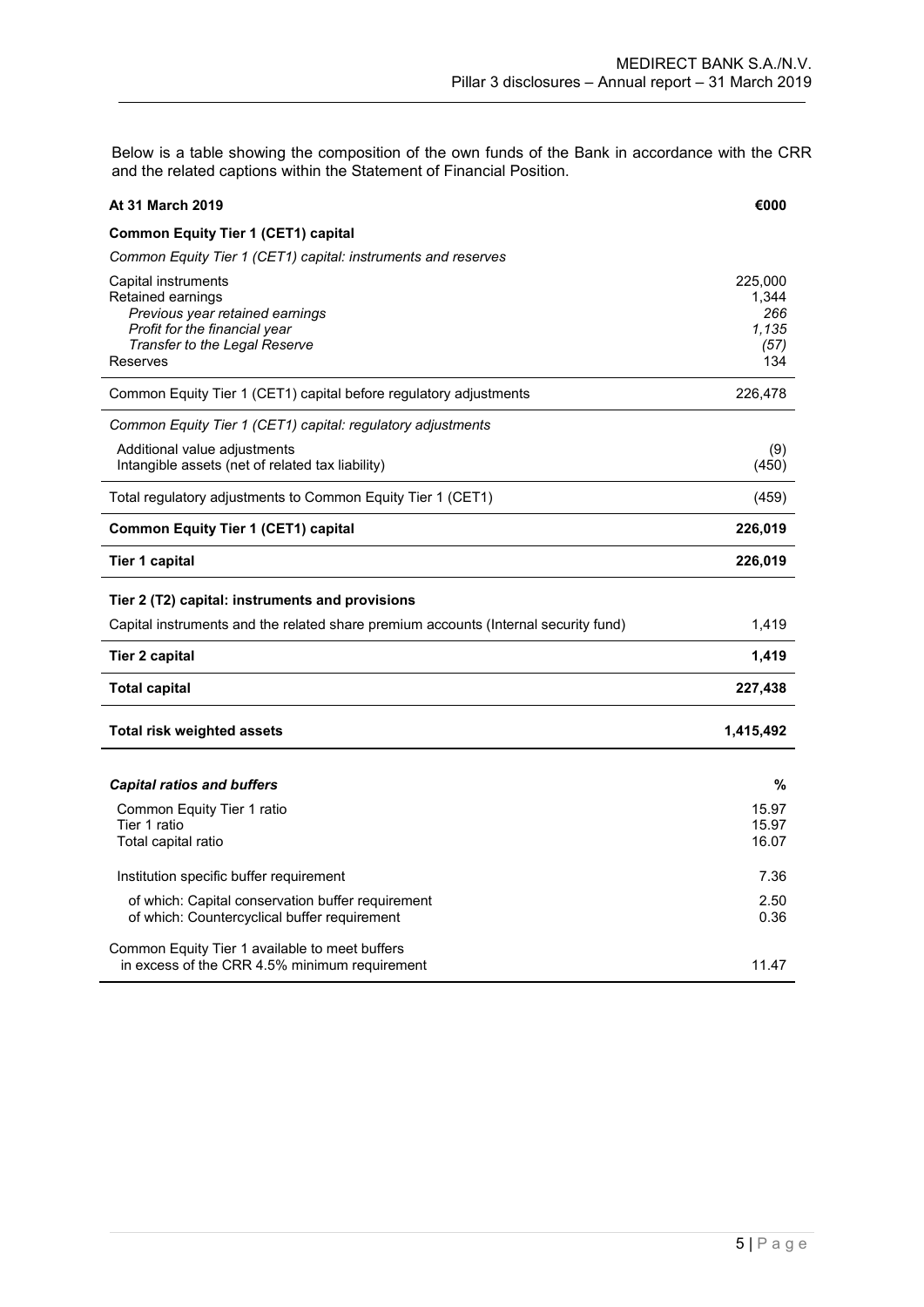In line with Article 2 in the Commission Implementing Regulation (EU) No 1423/2013 and Part Eight Article 437 (1) of the CRR, the following is a full reconciliation of the Bank's Own Funds items to the audited Scheme B as at 31 March 2019.

| <b>Capital Base</b>                                                                                             | At 31 March<br>2019<br>€000 |
|-----------------------------------------------------------------------------------------------------------------|-----------------------------|
| Shareholders' equity according to the Bank's balance sheet<br>Intangible assets<br>Additional value adjustments | 226.478<br>(450)<br>(9)     |
| Common Equity Tier 1 capital / Total Tier 1 capital                                                             | 226,019                     |
| Internal security fund                                                                                          | 1.419                       |
| <b>Total Tier 2 capital</b>                                                                                     | 1.419                       |
| <b>Total capital base</b>                                                                                       | 227,438                     |

In line with Part Eight Article 437 of the CRR the following table discloses the main features and the terms and conditions of Tier 1 instruments.

**Capital instruments' main features**

|                 | <b>Instruments</b>                                                                | MeDirect Bank S.A./N.V. Ordinary shares                               |
|-----------------|-----------------------------------------------------------------------------------|-----------------------------------------------------------------------|
| $\mathbf{1}$    | <b>Issuer</b>                                                                     | MeDirect Bank S.A./N.V.                                               |
|                 | Unique identifier                                                                 | N/A                                                                   |
| $rac{2}{3}$     | Governing law(s) of the instrument                                                | <b>Belgian Law</b>                                                    |
| $\overline{4}$  | <b>Transitional CRR rules</b>                                                     | Common Equity Tier 1                                                  |
| 5               | Post-transitional CRR rules                                                       | Common Equity Tier 1                                                  |
| 6               | Eligible at solo/(sub-) consolidated/solo & (sub-) consolidated                   | Solo                                                                  |
| 7               | Instrument type                                                                   | Tier 1 as published in Regulation (EU) No 575/2013 articles 26 and 28 |
| 8               | Amount recognised in regulatory capital                                           | EUR225 million                                                        |
| 9               | Nominal amount of instrument                                                      | EUR225 million                                                        |
| 9а              | Issue price                                                                       | EUR1 per share                                                        |
| 9b              | <b>Redemption price</b>                                                           | N/A                                                                   |
| 10              | Accounting classification                                                         | Share capital (Geplaatst kapitaal/Capital souscrit)                   |
| 11              | Original date of issuance                                                         | 13 June 2014                                                          |
| 12              | Perpetual or dated                                                                | Perpetual                                                             |
| 13              | Original maturity date                                                            | N/A                                                                   |
| 14              | Issuer call subject to prior supervisory approval                                 | <b>No</b>                                                             |
| 15              | Optional call date, contingent call dates, and redemption amount                  | <b>No</b>                                                             |
| 16              | Subsequent call dates, if applicable                                              | No                                                                    |
| 17              | Fixed or floating dividend/coupon                                                 | Floating                                                              |
| 18              | Coupon rate and any related index                                                 | N/A                                                                   |
| 19              | Existence of a dividend stopper                                                   | No                                                                    |
| 20a             | Fully discretionary, partially discretionary or mandatory - in<br>terms of timing | Fully discretionary                                                   |
| 20 <sub>b</sub> | Fully discretionary, partially discretionary or mandatory - in<br>terms of amount | Fully discretionary                                                   |
| 21              | Existence of step up or other incentive to redeem                                 | N/A                                                                   |
| 22              | Noncumulative or cumulative                                                       | Non-cumulative                                                        |
| 23              | Convertible or non-convertible                                                    | Non-convertible                                                       |
| 30              | Write-down features                                                               | No                                                                    |
| 35              | Position in subordination hierarchy in liquidation                                | N/A                                                                   |
| 36              | Non-compliant transitioned features                                               | No                                                                    |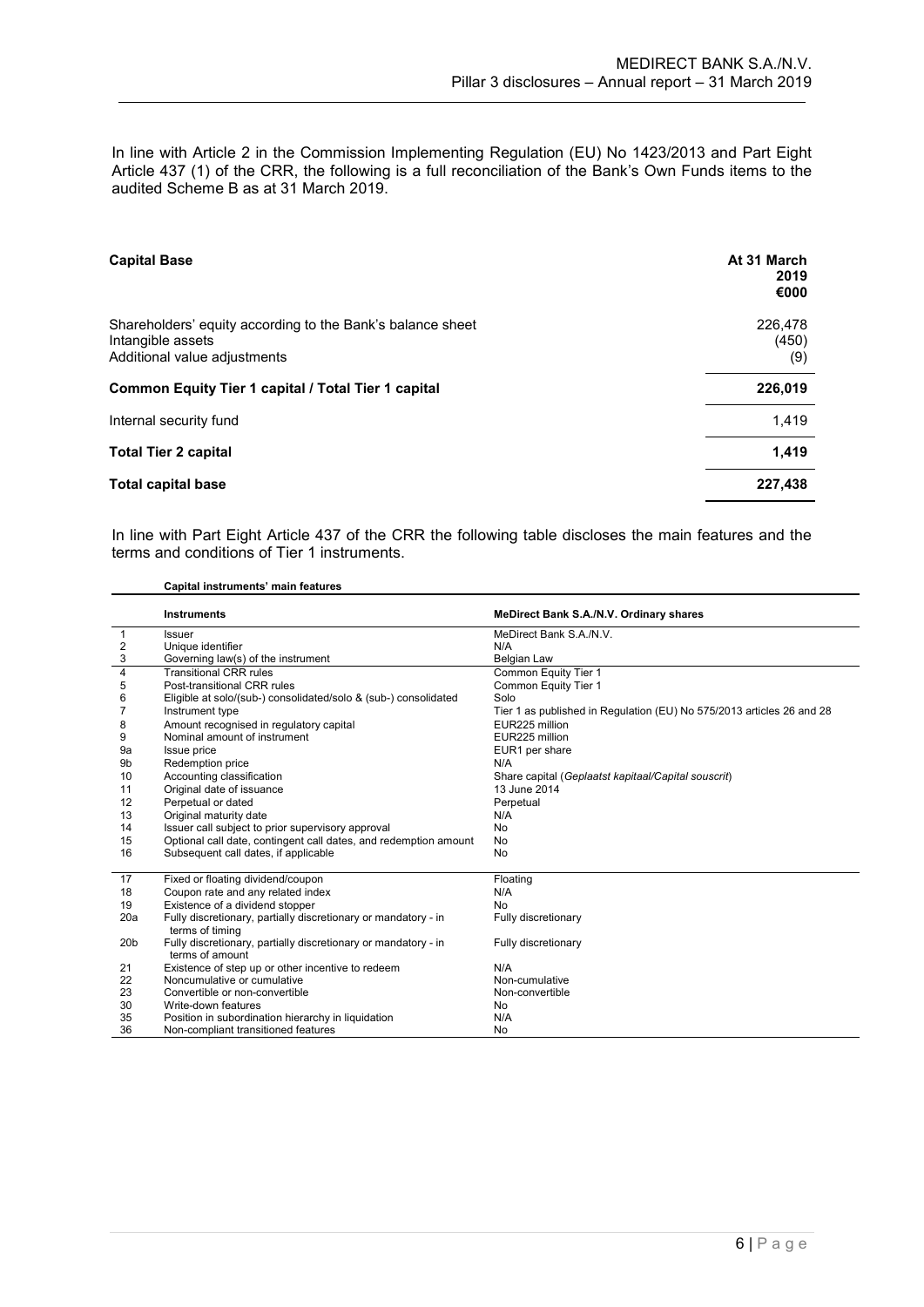### <span id="page-7-0"></span>**3 Capital requirements**

Capital requirements represent the amount of capital resources that a bank must hold as required by the regulator. In line with the CRR, the Bank is placing much of its emphasis and monitoring on Common Equity Tier 1 capital.

The scope of permissible CRR approaches and those adopted by the Bank are described below:

- Credit risk The Bank calculates its risk weighted credit risk exposure in accordance with the Standardised Approach ("SA"), described in Chapter 2 of Title II of Part Three of the CRR. To calculate the risk-weighted exposure amounts, risk weights are applied based on the exposure class and the related credit quality. Credit quality may be determined by reference to the credit assessments of External Credit Assessment Institutions ("ECAIs") that have been determined as eligible by the EBA. In the Bank's calculations, Senior Secured Loans and other corporate credit exposures and for the remainder of its securities investment portfolio the Bank has nominated well-known risk rating agencies such as Fitch, Standard & Poor's and Moody's. Accordingly, the Bank complies with the standard association of the external ratings of ECAIs with the credit quality steps prescribed in the CRR.
- Operational risk The Bank calculates its capital requirement using the Basic Indicator Approach, in terms of Article 315 of the CRR. The own funds requirement amounts to 15% of the average three years of the relevant indicator, as defined in Article 316 of the CRR. Elements within the relevant indicator include interest receivable and similar income, interest payable and similar charges and other variable/fixed-yield securities, commissions and fees receivable/payable, net profit or net loss on financial operations and other operating income, adjusted for, amongst others stipulated in the CRR, profits on sale of non-trading book items and extraordinary or irregular items.
- Counterparty credit risk The Bank adopted the Mark-to-Market Method in order to determine the potential future credit exposure, in line with Article 274 of the CRR, primarily on its derivative exposures.
- Foreign exchange risk The Bank has adopted the Basic Method to determine its foreign exchange risk requirement in accordance with Article 351 of the CRR. In terms of this Article, the Bank does not calculate the capital requirement for foreign exchange risk as its net foreign exchange position is less than 2% of its own funds.
- Credit Valuation Adjustment risk The Bank uses the Standardised Approach, as per Article 384 of the CRR.

The following table provides an overview of the total Risk Weighted Assets ("RWAs") and the capital requirement for credit risk split by the different exposure classes as well as capital for securitisation positions, operational risk and credit valuation adjustment risk. No capital is allocated to foreign exchange risk, as mentioned before, and to market risk as the Bank does not operate a trading book. The risk weighted assets values are calculated on the basis of the exposure value of such items that is equal to the total on balance sheet and off balance sheet net of value adjustments and provisions and post Credit Conversion Factor ("CCF").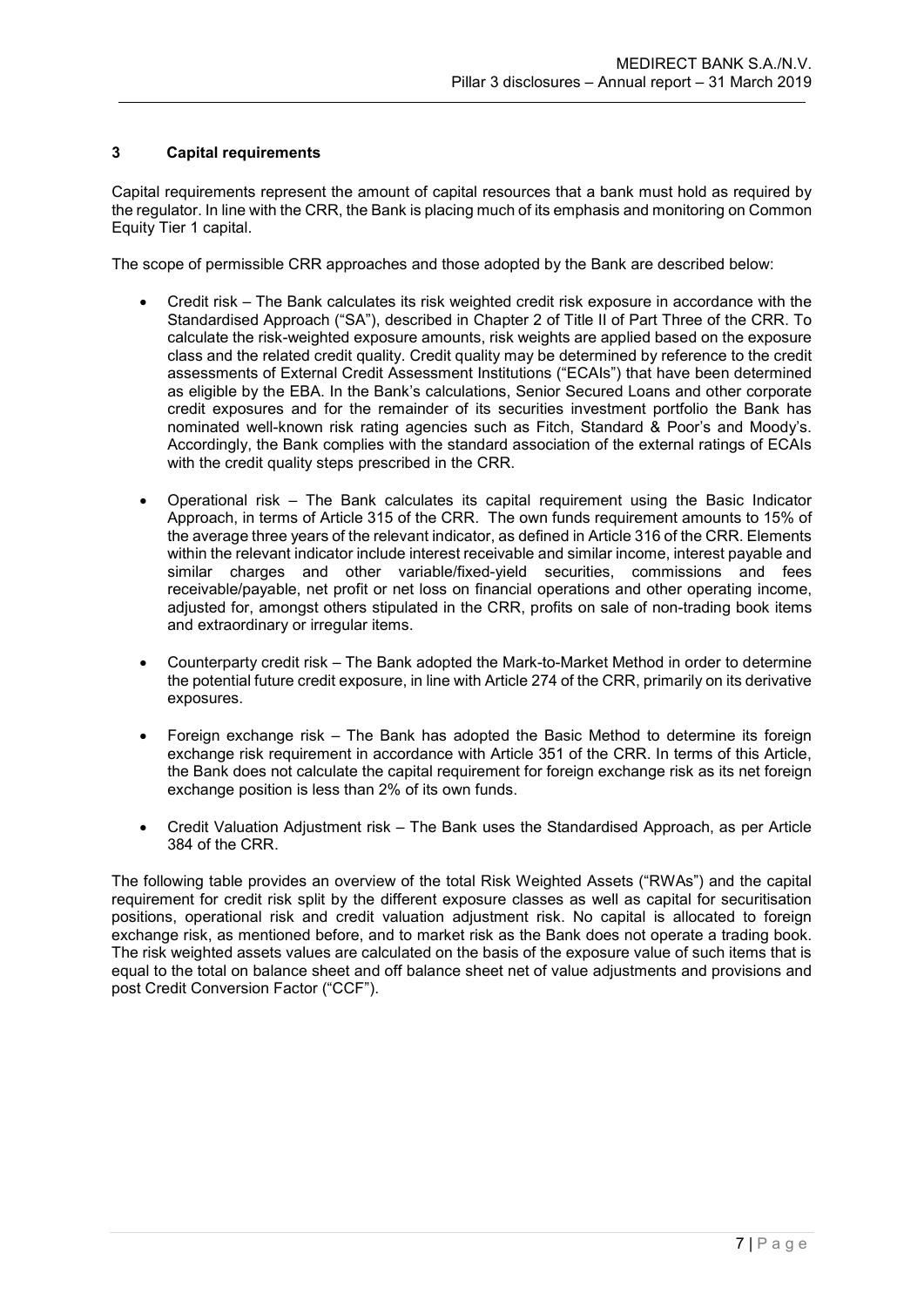|                           | EU OV1 - Overview of RWAs                                                                                                                               | 31 March<br>2019                                                 | 31 March<br>2018                                                 | 31 March<br>2019                                        |
|---------------------------|---------------------------------------------------------------------------------------------------------------------------------------------------------|------------------------------------------------------------------|------------------------------------------------------------------|---------------------------------------------------------|
|                           | <b>Exposure Class</b>                                                                                                                                   | <b>Risk</b><br>weighted<br>assets<br>€000                        | <b>Risk</b><br>weighted<br>assets<br>€000                        | <b>Minimum</b><br>capital<br>requirements<br>€000       |
| 1<br>2                    | Credit risk (excluding CCR)<br>of which the standardised approach<br>Institutions<br>Corporates<br>Covered bonds<br>Exposures in default<br>Other items | 275,844<br>275,844<br>8,627<br>245,819<br>12,917<br>7,486<br>995 | 384,514<br>384,514<br>7,047<br>364,587<br>1,001<br>11,085<br>794 | 22,068<br>22,068<br>690<br>19,666<br>1,033<br>599<br>80 |
| 6<br>$\overline{7}$<br>12 | <b>CCR</b><br>of which mark to market<br>of which CVA                                                                                                   | 1,646<br>1,395<br>251                                            | 841<br>841                                                       | 132<br>112<br>20                                        |
| 14<br>18                  | Securitisation exposures in the banking book (after the cap)<br>of which standardised approach                                                          | 1,098,858<br>1,098,858                                           | 1,036,498<br>1,036,498                                           | 87,909<br>87,909                                        |
| 23<br>24                  | <b>Operational risk</b><br>of which the basic indicator approach                                                                                        | 39,144<br>39,144                                                 | 30,305<br>30,305                                                 | 3,132<br>3,132                                          |
| 29                        | 29 Total                                                                                                                                                | 1,415,492                                                        | 1,452,158                                                        | 113,241                                                 |

The Bank's total capital ratio computation is as follows:

|                                         | €000    |
|-----------------------------------------|---------|
| Own funds                               |         |
| Common Equity Tier 1 capital            | 226.019 |
| Tier 2 capital                          | 1.419   |
| <b>Total own funds</b>                  | 227,438 |
|                                         |         |
| Total capital ratio as at 31 March 2019 | 16.07%  |
|                                         |         |

The Bank has fully implemented the CRD IV capital requirements with effect from 1 January 2019:

- The Bank is required to maintain a capital conservation buffer of 2.5%, made up of CET1 capital, on its risk weighted exposures. This buffer was phased in over the period from 1 January 2016 to 31 December 2018.
- CRD IV also contemplates a countercyclical buffer in line with Basel III, in the form of an institution-specific countercyclical buffer and the application of increased requirements to address macro-prudential or systemic risk. This is expected to be set in the range of 0 - 2.5% of relevant credit exposure RWAs, whereby the rate shall consist of the weighted average of the 'countercyclical buffer' rates that apply in the jurisdiction where the relevant exposures are located. The following table represents the Bank's geographical distribution of credit exposures relevant for the calculation of the countercyclical capital buffer at 31 March 2019.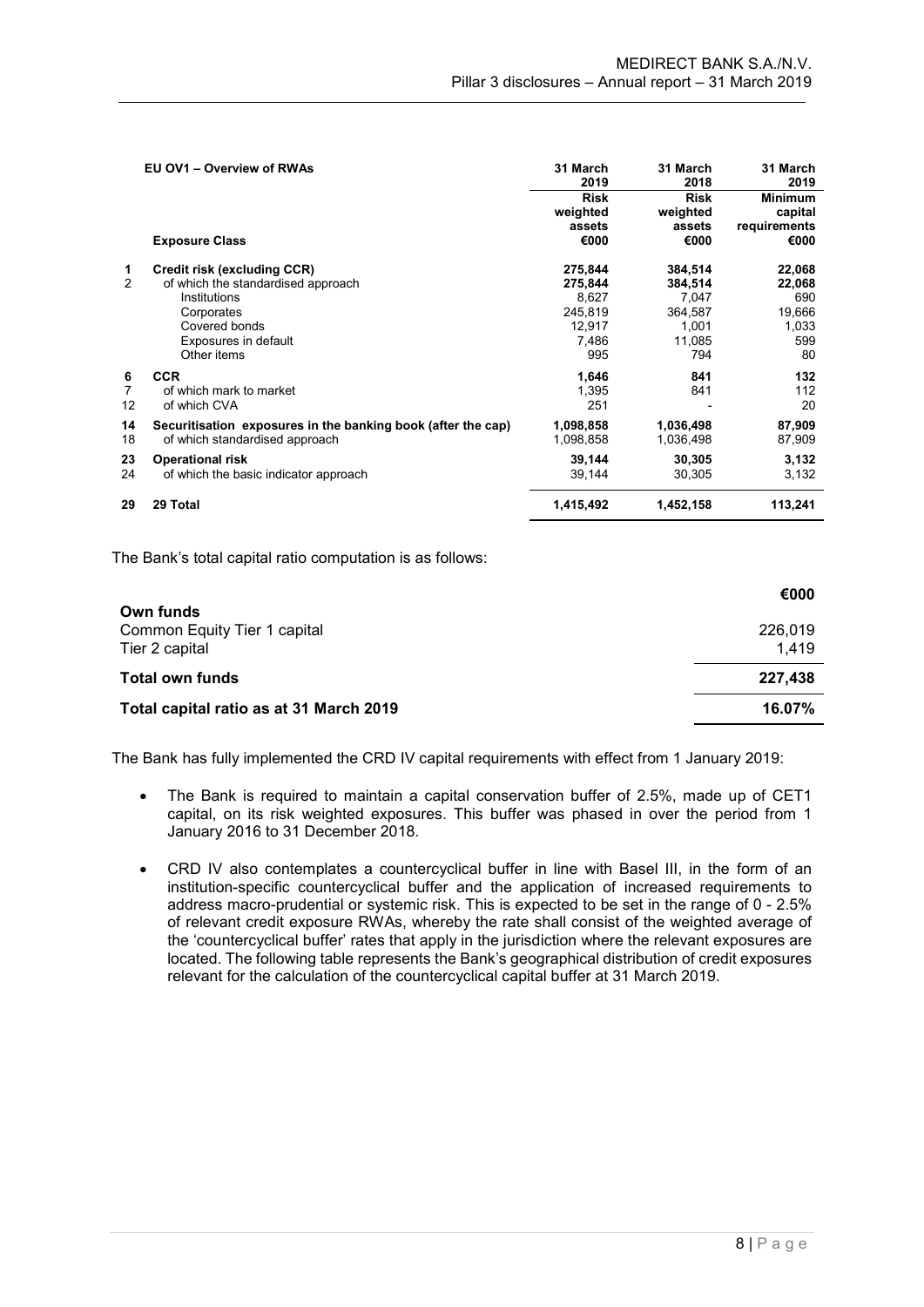| Country              | General<br>credit exposures -<br>exposure value for SA<br>€000 | Own funds<br>requirement - of<br>which General credit<br>exposures<br>€000 | Own funds<br>requirement<br>weights<br>$\%$ | Counter-cyclical<br>capital buffer rate<br>% |
|----------------------|----------------------------------------------------------------|----------------------------------------------------------------------------|---------------------------------------------|----------------------------------------------|
| Australia            | 19,713                                                         | 1,577                                                                      | 1.46                                        | 0.00                                         |
| Belgium              | 5,978                                                          | 717                                                                        | 0.67                                        | 0.00                                         |
| France               | 209,674                                                        | 18,525                                                                     | 17.18                                       | 0.00                                         |
| Germany              | 176,083                                                        | 14,088                                                                     | 13.07                                       | 0.00                                         |
| Finland              | 36,733                                                         | 1,933                                                                      | 1.79                                        | 0.00                                         |
| Ireland              | 21,260                                                         | 2,551                                                                      | 2.37                                        | 0.00                                         |
| Italy                | 124,262                                                        | 9,941                                                                      | 9.22                                        | 0.00                                         |
| Jersey               | 17,068                                                         | 1,365                                                                      | 1.27                                        | 0.00                                         |
| Luxembourg           | 42.308                                                         | 1.798                                                                      | 1.67                                        | 0.00                                         |
| Malta                | 1,032                                                          | 84                                                                         | 0.08                                        | 0.00                                         |
| Netherlands          | 91,246                                                         | 7,024                                                                      | 6.51                                        | 0.00                                         |
| Norway               | 19,951                                                         | 875                                                                        | 0.81                                        | 2.00                                         |
| Spain                | 38,024                                                         | 3,667                                                                      | 3.40                                        | 0.00                                         |
| Sweden               | 48,889                                                         | 3,098                                                                      | 2.87                                        | 2.00                                         |
| Switzerland          | 10,559                                                         | 845                                                                        | 0.78                                        | 0.00                                         |
| United Kingdom       | 343,311                                                        | 30,556                                                                     | 28.34                                       | 1.00                                         |
| <b>United States</b> | 90,014                                                         | 9,177                                                                      | 8.51                                        | 0.00                                         |
| <b>Total</b>         | 1,296,105                                                      | 107,821                                                                    |                                             |                                              |

In view of the above exposure values, the following table identifies the Bank's countercyclical capital buffer requirement.

|                                                                                         | <b>As at 31 March 2019</b> |
|-----------------------------------------------------------------------------------------|----------------------------|
| Total risk exposure amount $(6000)$<br>Institution specific countercyclical buffer rate | 1.415.492<br>0.36%         |
| Institution specific countercyclical buffer requirement ( $\epsilon$ 000)               | 5.055                      |

Moreover, in light of the fact that the Group is supervised by the ECB as part of the Single Supervisory Mechanism, MeDirect Belgium is subject to the Supervisory Review and Evaluation Process ("SREP"), which determines the capital requirement by the ECB.

During 2018, the Bank received notification from the ECB on the own funds requirements that it is required to meet as of 1 March 2019, following the results of the SREP of 2018. MeDirect Belgium has been subject to a total SREP capital requirement ("TSCR") of 11%. The TSCR is composed of a 8% minimum own funds requirement in line with Article 92(1) of the CRR, and a 3% Pillar II requirement ("P2R"), which is to be made up of CET1 capital. Thus, the total CET1 capital minimum requirement applicable as from 1 March 2019 amounts to 7.5%, composed of a minimum Pillar I requirement of 4.5% and the P2R of 3%. In addition, the Bank is required to comply with the capital buffer requirements, consisting of a capital conservation buffer of 2.5% for 2019. Thus, this results in a total CET1 capital requirement, excluding the countercyclical buffer, of 10% for 2019. With a CET1 capital ratio of 15.97% at 31 March 2019, MeDirect Belgium comfortably meets its requirements for 2019 and is expected to continue meeting the relative requirements in the coming years. Also, the ECB communicated to the Bank an individual expectation to hold a further Pillar 2 CET 1 capital add-on, commonly referred to as the Pillar 2 guidance. The capital add-on pursuant to the Pillar 2 guidance is separate from and in addition to the Pillar 2 requirement. As from 1 January 2020 the Pillar 2 guidance will be in addition to the total overall capital requirement. The ECB has stated that it expects banks to meet the Pillar 2 guidance although it is not legally binding, and failure to meet the Pillar 2 guidance does not lead to automatic restrictions of capital distributions.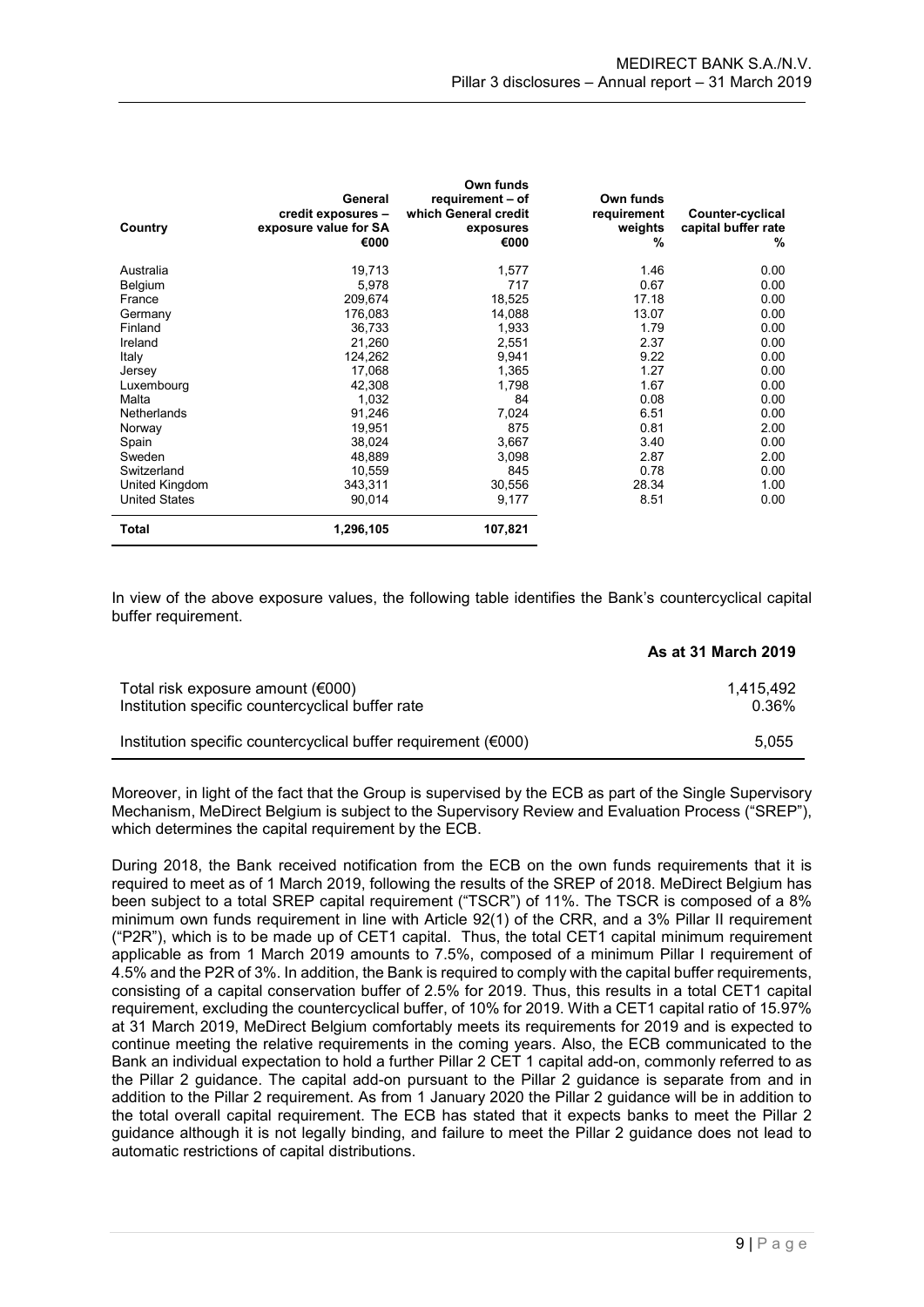As at 31 March 2019 the countercyclical buffer rate was equivalent to 0.36%. The countercyclical buffer rate of Ireland, France and Luxembourg was set at 1%, 0.25% and 0.25% with effect from 5 July 2019, 1 July 2019 and 1 January 2020 respectively. Other countries that raised their countercyclical buffer in 2018, effective in 2019, include Norway, Denmark and Sweden that all increased their buffer by 0.5%.

MeDirect Belgium also conducts an ICAAP to determine a forward looking assessment of the capital requirements given its business strategy, risk profile, risk appetite and capital plan. This process incorporates the risk management processes and governance framework. A range of stress tests are applied to the base capital plan.

The ICAAP ensures that:

- risks faced by the Bank are appropriately identified, measured, aggregated and monitored;
- the capital coverage determined by internal calculations is sufficient for the fundamental risks the Bank is exposed to; and
- the Bank has an adequate risk management framework in place, which it continuously develops in accordance with the risk factors identified.

The Bank covers Pillar II capital requirements through stress testing processes to forecast the Bank's projected capital requirements. Stress testing is a technique used by financial firms to gauge their potential vulnerability to severe but plausible events. This testing process contributes to the strategic planning of the Bank by guaranteeing that it can meet its minimum regulatory capital requirements under a stressed environment.

Under the supervision of a dedicated working team consisting of the Bank's senior management, the preparation of the ICAAP is carried out by the relevant teams that include: Risk, Finance and Credit and Investments. After the completion of an iterative process of review and feedback, the senior management team present their observations to the Board of Directors for their consideration. The nonexecutive Directors play a crucial role in providing the Bank with an independent evaluation of the document, assisted by the Bank' Internal Audit function.

### <span id="page-10-0"></span>**4 Credit risk and credit risk mitigation ("CRM")**

Both the Treasury Management Policy and the Corporate Credit Framework include a list of permitted asset classes, countries and currencies, whilst a high degree of diversification is implemented through single issuer, industry and geography concentration limits.

Table EU CRB-B shows the net exposure values of on-balance sheet and off-balance sheet items as at 31 March 2019 by exposure classes and the average net exposure value of this financial year, based on the last 4 end of quarter observations.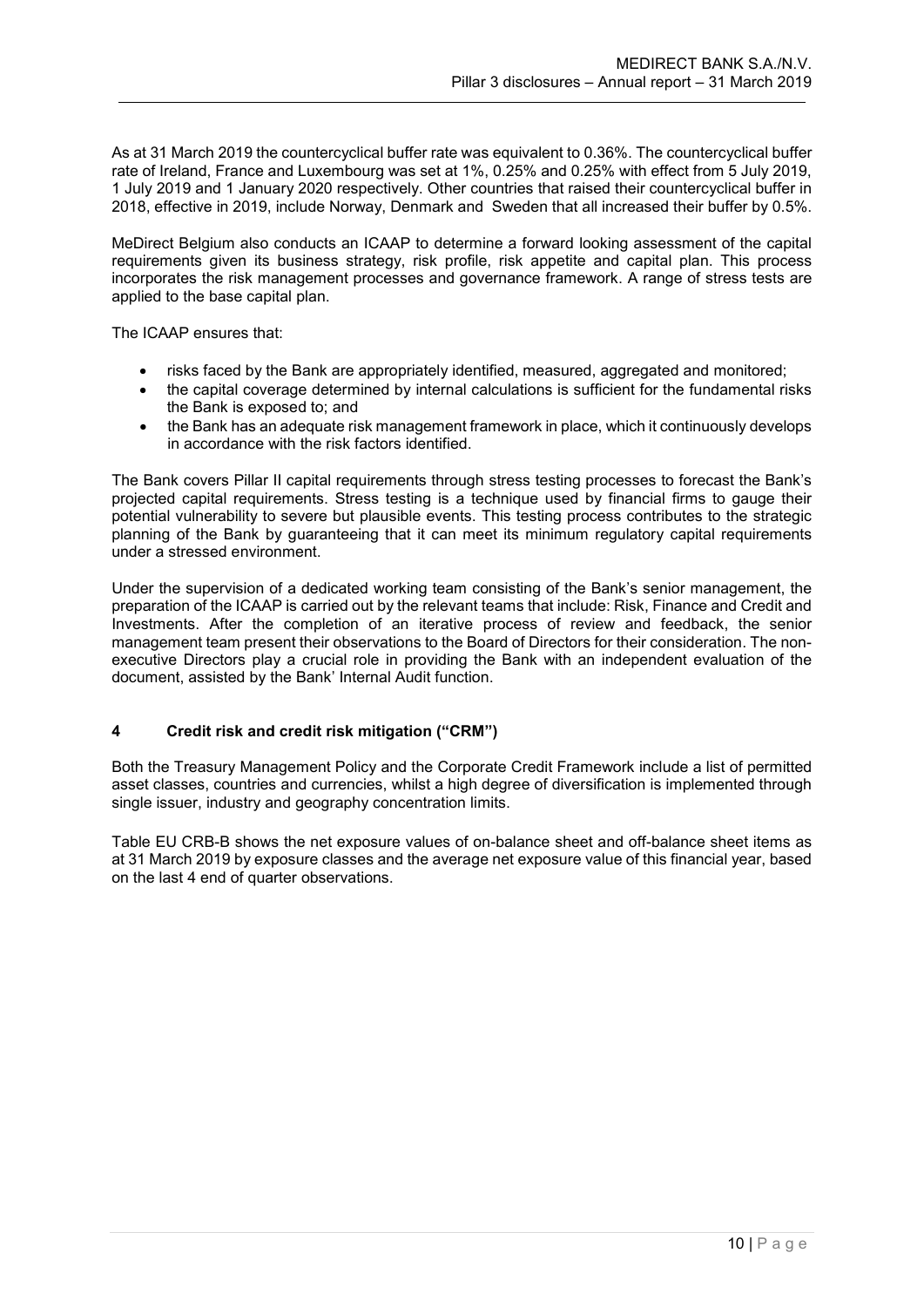### <span id="page-11-0"></span>*4.1 Credit risk exposure – analysis by exposure class*

**EU CRB-B Total and average net amount of exposures**

| As at 31 March 2019                                                                                                                                                                                                     | Net value of<br>exposures <sup>1</sup> at<br>end of year<br>€000     | Average net<br>exposures<br>over the year<br>€000                  |
|-------------------------------------------------------------------------------------------------------------------------------------------------------------------------------------------------------------------------|----------------------------------------------------------------------|--------------------------------------------------------------------|
| 15 Total IRB approach                                                                                                                                                                                                   |                                                                      |                                                                    |
| 16 Central governments or central banks<br>17 Regional governments or local authorities<br>19 Multilateral development banks ("MDB")<br>21 Institutions<br>22 Corporates<br>28 Exposures in default<br>30 Covered bonds | 118,423<br>54.501<br>31.074<br>47.848<br>228.959<br>6.239<br>129,181 | 51,513<br>47,920<br>23,440<br>49,787<br>248,927<br>6,928<br>39,804 |
| 34 Other items                                                                                                                                                                                                          | 995                                                                  | 972                                                                |
| 35 Total Standardised Approach                                                                                                                                                                                          | 617,220                                                              | 469,291                                                            |
| 36 Total                                                                                                                                                                                                                | 617,220                                                              | 469,291                                                            |

**Note:** Securitisation positions with an exposure value of €1,030 million as at 31 March 2019 and an average net exposure of €991 million over the year are not included in the above table.

#### *4.2 Credit risk exposure – analysis by geographical distribution*

The following table shows the distribution of the exposures (net values of on-balance sheet and offbalance sheet items) as at 31 March 2019 by geographical distribution broken down by exposure classes.

#### **EU CRB-C: Geographical breakdown of exposures**

|                                     | Net value of exposures                                                                                                                           |                 |                           |                  |                          |                          |                            |                        |
|-------------------------------------|--------------------------------------------------------------------------------------------------------------------------------------------------|-----------------|---------------------------|------------------|--------------------------|--------------------------|----------------------------|------------------------|
| As at 31 March 2019                 | Malta<br>€000                                                                                                                                    | Belgium<br>€000 | United<br>Kingdom<br>€000 | Germany<br>€000  | Italy<br>€000            | <b>France</b><br>€000    | Other<br>countries<br>€000 | Total<br>€000          |
| <b>Total IRB approach</b>           | $\blacksquare$                                                                                                                                   | $\blacksquare$  |                           | $\blacksquare$   |                          |                          | ٠                          |                        |
| Central Government or Central Banks | ۰                                                                                                                                                | 118,423         |                           |                  |                          |                          | $\overline{\phantom{a}}$   | 118,423                |
|                                     | ۰                                                                                                                                                |                 | -                         |                  |                          |                          | ٠                          | 54,501                 |
|                                     |                                                                                                                                                  |                 |                           |                  |                          | $\overline{\phantom{a}}$ |                            | 31,074                 |
|                                     |                                                                                                                                                  |                 |                           |                  |                          |                          |                            | 47,848                 |
|                                     | ۰                                                                                                                                                | $\blacksquare$  |                           |                  |                          |                          |                            | 228,959                |
|                                     | ٠                                                                                                                                                | $\blacksquare$  |                           |                  |                          |                          |                            | 6,239                  |
| Covered bonds                       |                                                                                                                                                  |                 | -                         | 58,323           | $\overline{\phantom{a}}$ | 9,574                    | 61,284                     | 129,181                |
|                                     |                                                                                                                                                  |                 |                           |                  |                          |                          |                            | 995                    |
| Total standardised approach         | 39,058                                                                                                                                           | 128,161         | 119,527                   | 130,669          | 34,368                   | 52,245                   | 113,192                    | 617,220                |
| Total                               | 39,058                                                                                                                                           | 128,161         | 119,527                   | 130.669          | 34,368                   | 52,245                   | 113,192                    | 617,220                |
|                                     | Regional governments or local authorities<br>Multilateral development banks<br>Institutions<br>Corporates<br>Exposures in default<br>Other items | 38.063<br>995   | 9.738                     | 113.288<br>6,239 | 54,501<br>17,845         | 34.368                   | 42,671                     | 31.074<br>47<br>20,787 |

**Note:** Securitisation positions with an exposure value of €1,030 million as at 31 March 2019 are not included in the above table. The geographical breakdown of the underlying exposure of such securitisation position is as follows:

| As at 31 March 2019     | Malta<br>€000 | United<br>Kingdom<br>€000 | Germany<br>€000 | Italy<br>€000 | France<br>€000 | United<br><b>States</b><br>€000 | Other<br>countries<br>€000 | Total<br>€000 |
|-------------------------|---------------|---------------------------|-----------------|---------------|----------------|---------------------------------|----------------------------|---------------|
| Securitisation exposure | 87.816        | 250.058                   | 100.848         | 76.612        | 149.295        | 93.672                          | 271.910                    | 1.030.211     |

<span id="page-11-1"></span><u>.</u> <sup>1</sup> **Net value of exposures**: For on-balance-sheet items, the net value is the gross carrying value of the exposure less allowances/impairments. For off-balance-sheet items, the net value is the gross carrying value of exposure less provisions.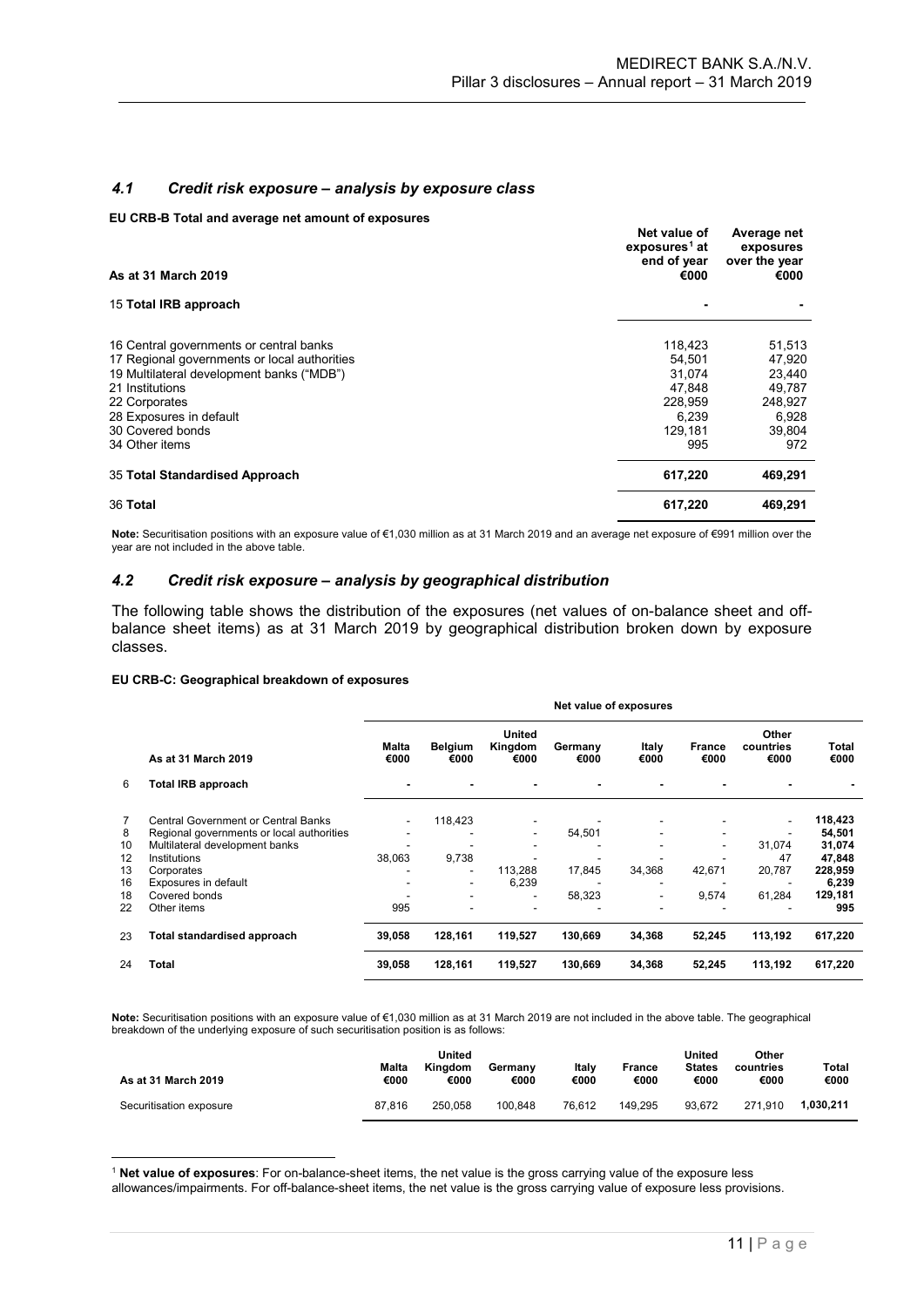As shown in table EU CRB-C, the Bank's defaulted exposures amount to €6.24 million, all located in the United Kingdom. As at 31 March 2019, the corresponding specific credit risk adjustments amounted to €0.96 million, as represented in table EU CR2-A in Section 4.5.

#### <span id="page-12-0"></span>*4.3 Credit risk exposure – analysis by industry distribution*

The following table shows the distribution of the exposures (net values of on-balance sheet and offbalance sheet items) as at 31 March 2019 by industry broken down by exposure classes.

#### **EU CRB-D – Concentration of exposures by industry or counterparty types**

|                |                                               | Net value of exposures |                                                         |                                                                    |                                          |                       |               |  |  |
|----------------|-----------------------------------------------|------------------------|---------------------------------------------------------|--------------------------------------------------------------------|------------------------------------------|-----------------------|---------------|--|--|
|                | As at 31 March 2019                           | Manufacturing<br>€000  | <b>Financial and</b><br>insurance<br>activities<br>€000 | Professional,<br>scientific and<br>technical<br>activities<br>€000 | Information and<br>communication<br>€000 | <b>Others</b><br>€000 | Total<br>€000 |  |  |
| 6              | <b>Total IRB approach</b>                     |                        |                                                         |                                                                    |                                          |                       |               |  |  |
| $\overline{7}$ | Central Government or<br><b>Central Banks</b> |                        | 118,213                                                 |                                                                    |                                          | 210                   | 118,423       |  |  |
| 8              | Regional governments<br>or local authorities  |                        |                                                         |                                                                    | ٠                                        | 54,501                | 54,501        |  |  |
| 10             | Multilateral development banks                |                        | 31,074                                                  |                                                                    |                                          |                       | 31,074        |  |  |
| 12             | Institutions                                  |                        | 47,848                                                  |                                                                    |                                          |                       | 47,848        |  |  |
| 13             | Corporates                                    | 16.235                 | 191,404                                                 | 11,295                                                             | 9,490                                    | 535                   | 228,959       |  |  |
| 16             | Exposures in default                          |                        |                                                         | 6,239                                                              |                                          |                       | 6,239         |  |  |
| 18             | Covered bonds                                 |                        | 129,181                                                 |                                                                    |                                          |                       | 129,181       |  |  |
| 22             | Other items                                   |                        |                                                         |                                                                    |                                          | 995                   | 995           |  |  |
| 23             | <b>Total standardised approach</b>            | 16,235                 | 517,720                                                 | 17,534                                                             | 9,490                                    | 56,241                | 617,220       |  |  |
| 24             | <b>Total</b>                                  | 16,235                 | 517,720                                                 | 17,534                                                             | 9,490                                    | 56,241                | 617,220       |  |  |

**Note:** Securitisation positions with an exposure value of €1,030 million as at 31 March 2019 are not included in the above table. The concentration by industry of the underlying exposure of such securitisation position is as follows:

| As at 31 March 2019     | Manufacturing<br>€000 | <b>Financial and</b><br>insurance<br>activities<br>€000 | Construction<br>€000 | Professional.<br>scientific and<br>technical<br>activities<br>€000 | Information and<br>communication<br>€000 | Wholesale<br>and retail<br>trade<br>€000 | <b>Others</b><br>€000 | <b>Total</b><br>€000 |
|-------------------------|-----------------------|---------------------------------------------------------|----------------------|--------------------------------------------------------------------|------------------------------------------|------------------------------------------|-----------------------|----------------------|
| Securitisation exposure | 170.275               | 551.891                                                 | 15.245               | 72.212                                                             | 95.951                                   | 26.888                                   | 97.749                | 1.030.211            |

As shown in table EU CRB-D above, the Bank's defaulted exposures amount to €6.24 million, all relating to the Professional, scientific and technical activities sector. The corresponding specific credit risk adjustments as at 31 March 2019 amounted to €0.96 million. The specific credit risk adjustments are represented in table EU CR2-A in Section 4.5.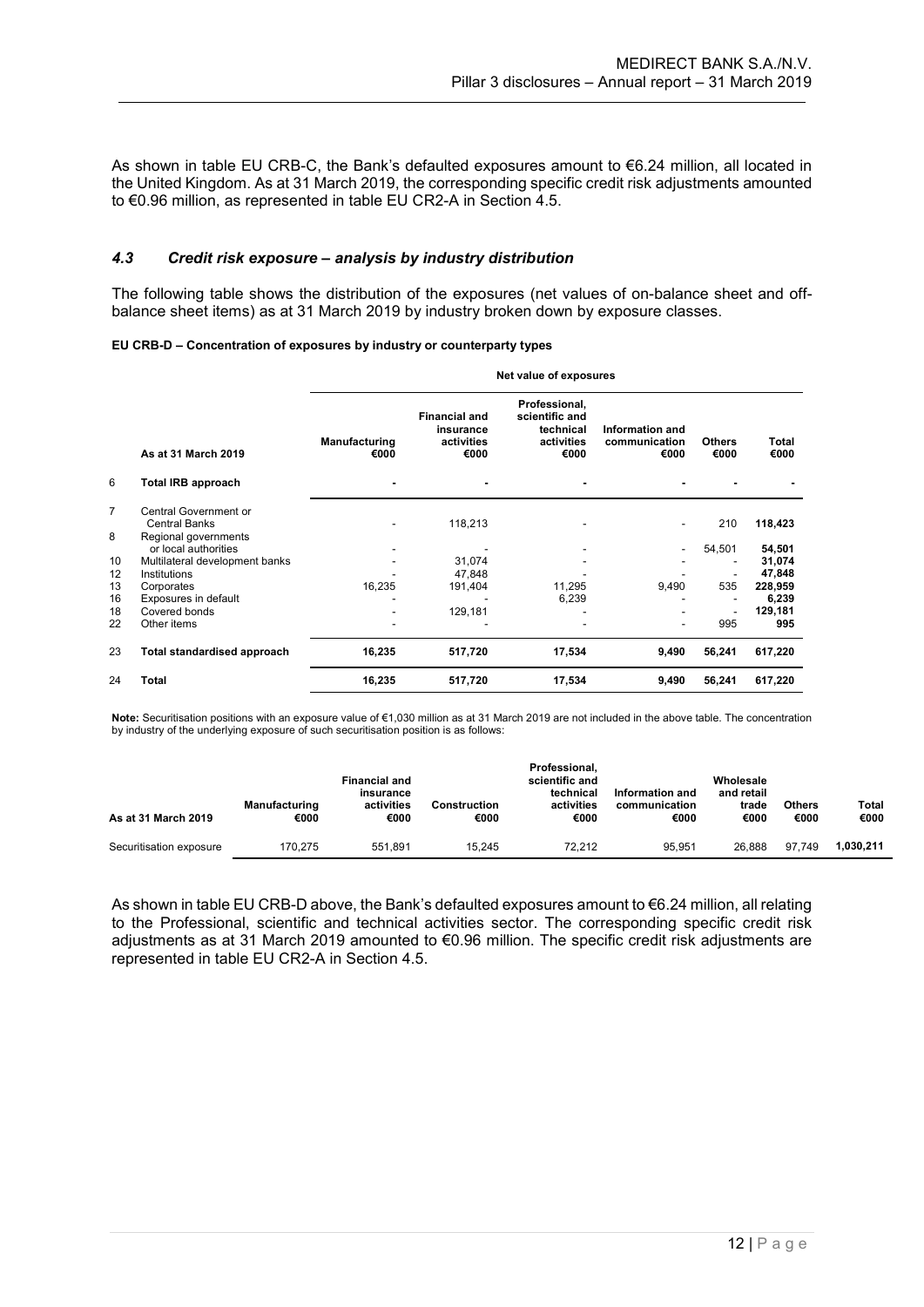### <span id="page-13-0"></span>*4.4 Credit risk exposure – analysis by residual maturity*

The following table shows the distribution of the exposures (net values of on-balance sheet and off balance sheet items) as at 31 March 2019 by residual maturity broken down by exposure classes.

#### **EU CRB-E: Maturity of Exposures**

|                |                                                | Net value of exposures |                               |                                                 |                         |                               |                  |  |
|----------------|------------------------------------------------|------------------------|-------------------------------|-------------------------------------------------|-------------------------|-------------------------------|------------------|--|
|                | As at 31 March 2019                            | On demand<br>€000      | Less than<br>one year<br>€000 | Over one but<br>less than five<br>vears<br>€000 | Over 5<br>years<br>€000 | No stated<br>maturity<br>€000 | Total<br>€000    |  |
| 6              | Total IRB approach                             | ۰                      |                               |                                                 |                         |                               |                  |  |
| $\overline{7}$ | Central Government or Central Banks            | 118,213                | 210                           |                                                 |                         |                               | 118,423          |  |
| 8<br>10        | Regional governments or local authorities      |                        |                               | 46,018                                          | 8,483                   |                               | 54,501<br>31,074 |  |
| 12             | Multilateral development banks<br>Institutions | 29,158                 | 14,020                        | 31,074                                          | 43                      | 4,627                         | 47,848           |  |
| 13             | Corporates                                     | ٠                      | 23,512                        | 204,913                                         | 534                     |                               | 228,959          |  |
| 16             | Exposures in default                           |                        |                               | 6,239                                           |                         |                               | 6,239            |  |
| 18             | Covered bonds                                  |                        |                               | 44,057                                          | 85,124                  |                               | 129,181          |  |
| 22             | Other exposures                                | ۰                      | 647                           |                                                 |                         | 348                           | 995              |  |
| 23             | Total standardised approach                    | 147,371                | 38,389                        | 332,301                                         | 94,184                  | 4,975                         | 617,220          |  |
| 24             | Total                                          | 147,371                | 38,389                        | 332,301                                         | 94,184                  | 4,975                         | 617,220          |  |

**Note:** Securitisation positions with an exposure value of €1,030 million as at 31 March 2019 are not included in this table. The maturity of the underlying exposure of such securitisation position is as follows:

| As at 31 March 2019     | On demand<br>€000 | Less than<br>one vear<br>€000 | Over one but<br>less than five<br>vears<br>€000 | Total<br>€000 |
|-------------------------|-------------------|-------------------------------|-------------------------------------------------|---------------|
| Securitisation exposure | 87.870            | 72.296                        | 870.045                                         | 1.030.211     |

### <span id="page-13-1"></span>*4.5 Impairment loss measurement guidelines*

The scope of the impairment loss measurement guidelines are to establish effective provisioning standards, internal controls, reporting requirements and approval processes that will govern the ongoing monitoring of credit risk exposures inherent in the investment securities and loan portfolios.

An exposure is "past due" when any amount of principal, interest or fee has not been paid at the date it was due. Past due but not impaired loans are those loans and advances for which contractual interest or principal payments are past due but the Bank believes that individual impairment is not appropriate on the basis of the stage of collection of amounts owed to the Bank.

In accordance with the policy, impaired investment securities and loans are either those that are more than 90 days past due, or those for which the Bank establishes that it is unlikely that it will collect the full principal and/or interest due in accordance with the contractual terms of the underlying agreement(s). This implies that a loan may be classified as impaired even if interest payments are being executed in line with the original loan agreement.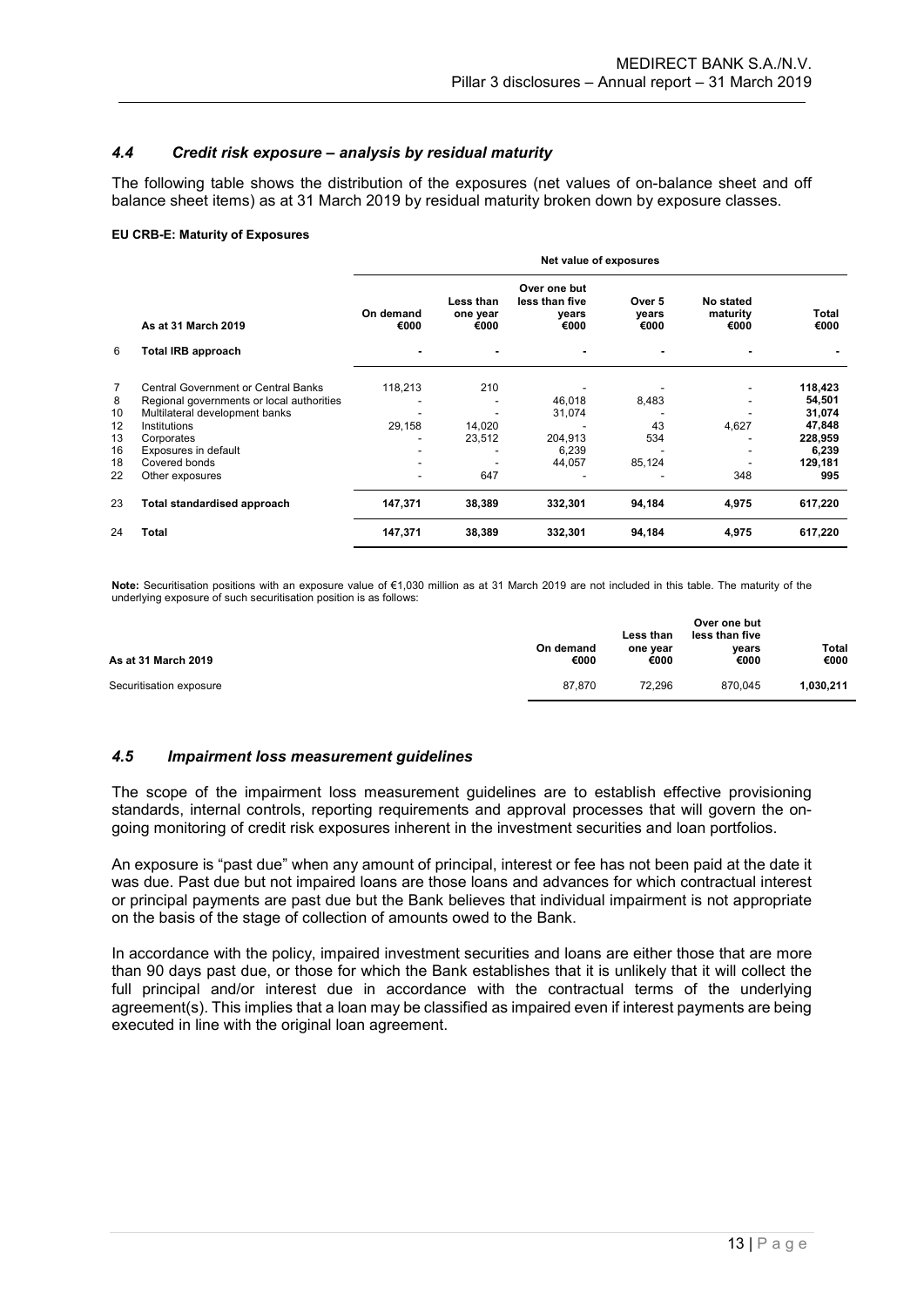As outlined previously where contractual interest or principal payments are past due, but the Bank believes that impairment is not appropriate on the basis of the stage of collection of amounts owed to the Bank, such facilities are considered as past due but not impaired loans. The Bank did not have any past due exposures throughout the financial year.

As per Article 111 of CRR, the exposure values of assets shall be their accounting values remaining after specific credit risk adjustments while any general credit risk adjustments are treated as part of Tier 2 capital. Regulation 183/2014 defines what should be treated as general or specific credit risk adjustments, which can result from impairments, value adjustments or other provisions.

Such specific credit risk adjustments shall be equal to all amounts by which the Common Equity Tier 1 capital has been reduced in order to reflect losses exclusively related to credit risk according to the applicable accounting framework and recognised as such in the income statement. Losses which are a result of current or past events affecting certain exposures and losses for which historical experience (on the basis of current observable data) indicates that the loss has occurred but it is not yet known which individual exposure suffered these losses, are treated as specific credit risk adjustments.

Amounts which are freely and fully available, as regards to timing and amount, to meet credit risk losses that have not yet materialised and amounts which reflect credit risk losses for a group of exposures for which there is currently no evidence that a loss event has occurred, are treated as general credit risk adjustments.

The following table provides an analysis of the change in stock of specific credit risk adjustment and general credit risk adjustment (through the internal security fund) for the financial year ended 31 March 2019.

#### **EU CR2–A – Changes in the stock of specific and general credit risk adjustments**

|   |                                         | <b>Accumulated</b><br>specific<br>credit risk<br>adjustment<br>€000 | <b>Accumulated</b><br>general<br>credit risk<br>adjustment<br>€000 |
|---|-----------------------------------------|---------------------------------------------------------------------|--------------------------------------------------------------------|
| 1 | Opening balance at 31 March 2018        | 605                                                                 | 1,029                                                              |
| 2 | Increases due to amounts set aside for  |                                                                     |                                                                    |
|   | estimated loan losses during the period | 690                                                                 | 1,419                                                              |
| 3 | Decreases due to amounts reversed for   |                                                                     |                                                                    |
|   | estimated loan losses during the period | (338)                                                               | (1,029)                                                            |
| 6 | Impact of exchange rate differences     | 4                                                                   |                                                                    |
| 9 | Closing balance at 31 March 2019        | 961                                                                 | 1,419                                                              |
|   |                                         |                                                                     |                                                                    |

### <span id="page-14-0"></span>*4.6 Credit risk mitigation*

It is the Bank's practice to lend on the basis of the customer's ability to meet their obligations out of their cash flow resources rather than rely on the value of security offered. In fact, the majority of the Bank's loans are not secured by any type of collateral, and the amount of collateral received is immaterial in terms of the total exposure of the Bank.

However the Bank still uses various techniques as allowed by the CRD IV in order to mitigate credit risks such as netting and set off. Credit risk mitigation is recognised only when it is legally enforceable and effective, which in order to do so requires adequate monitors and valuation of collateral received.

The Bank did not enter into any credit derivative hedges and did not receive any guarantees to cover part of its exposures.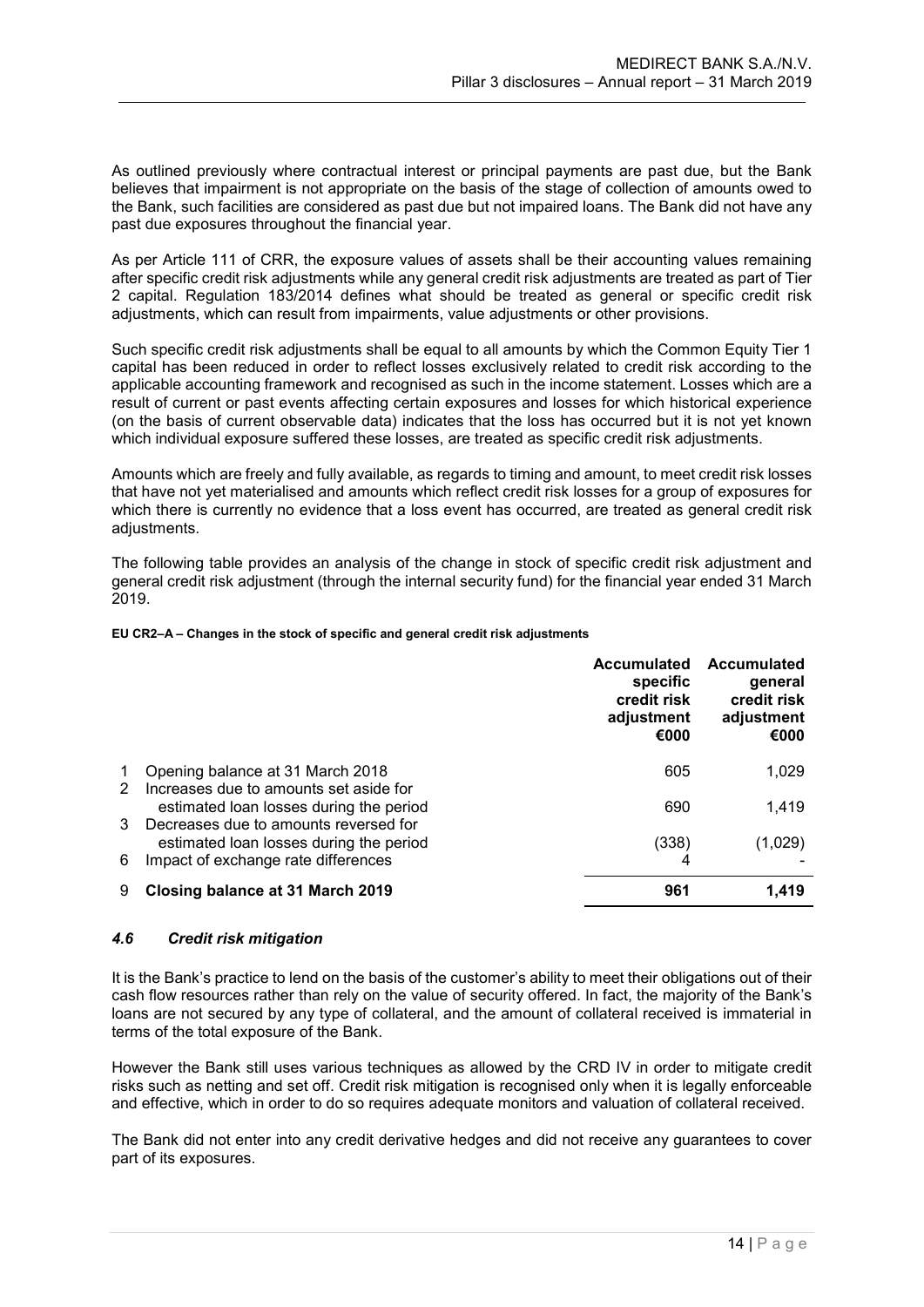### <span id="page-15-0"></span>*4.6.1 Capital allocation and capital buffers for credit risk*

The Bank adopts the Standardised Approach to calculate its capital requirement for credit risk. The Bank's Credit Framework contains enough detail specifying how the Bank calculates the risk weights of the exposures covered by the Framework, wherever the regulatory framework permits elections or other choices to be made.

Besides allocating capital against its Pillar I risks that are based on the Bank's accounting records, the Bank also carries an assessment of the extra capital proportionate to Pillar II risks as part of its annual ICAAP. The ICAAP chapter on Concentration Risk describes the Bank's approach for allocating capital for this risk. This chapter explains that the Bank's concentration risk may arise from two types of imperfect diversification, namely single-name concentration and sectoral concentration (BCBS 2006[2\)](#page-15-2).

Single-name concentration relates to imperfect diversification of idiosyncratic risk in the portfolio because of large exposures to specific individual borrowers. On the other hand, sectoral concentration relates to imperfect diversification across sectoral factors corresponding to systematic components of risks. The Bank therefore defines concentration risk as the risk of losses which arise from having an uneven distribution among exposures within its investment portfolio. In practice, the risk is that the Bank suffers an unexpectedly large loss in the event that a single large name defaults, or that defaults are concentrated in a sector to which the Bank has a disproportionate exposure. The Bank analyses concentration risk on two levels, its Treasury portfolio and its International Corporate Lending portfolio.

To a lesser extent, geographical concentration is typically an approach banks will use to explore the lack of diversity they may carry when having a high level of their credit exposures inherently linked to the underlying macroeconomic and geopolitical status of a single or small number of jurisdictions. However, the fact that the Bank has in place geographical concentration limits for its International Corporate lending assets as outlined within its Risk Appetite Statement ("RAS"), alongside holding relatively well geographically diversified assets in both its Treasury and Corporate Lending portfolios, would suggest that there is actually very low geographical concentration risk for the Bank. However, in its ICAAP the Group adopted a Geographical concentration risk assessment for capital add-on purposes.

Since the Bank is not rated, it is not required to allocate internal capital or allocate collateral in the eventuality of downgrade in its credit rating.

### <span id="page-15-1"></span>**4.7 Settlement risk**

The Bank's activities may give rise to risk at the time of settlement of transactions and trades. Settlement risk is the risk of loss due to the failure of an entity to honour its obligations to deliver cash, securities or other assets as contractually agreed.

### *Mitigation of settlement risk*

For all types of investment transactions the Bank mitigates this risk by conducting settlements through a settlement/clearing agent to ensure that a trade is settled only when both parties have fulfilled their contractual settlement obligations. Settlement limits form part of the credit approval/limit monitoring process. Furthermore, the Group has a number of master netting agreements covering repurchase transactions and securities with its counterparties.

<span id="page-15-2"></span><sup>&</sup>lt;u>.</u> <sup>2</sup> Basel Committee on Banking Supervision (2006), "Studies on Credit Risk Concentration, Working Paper No.15"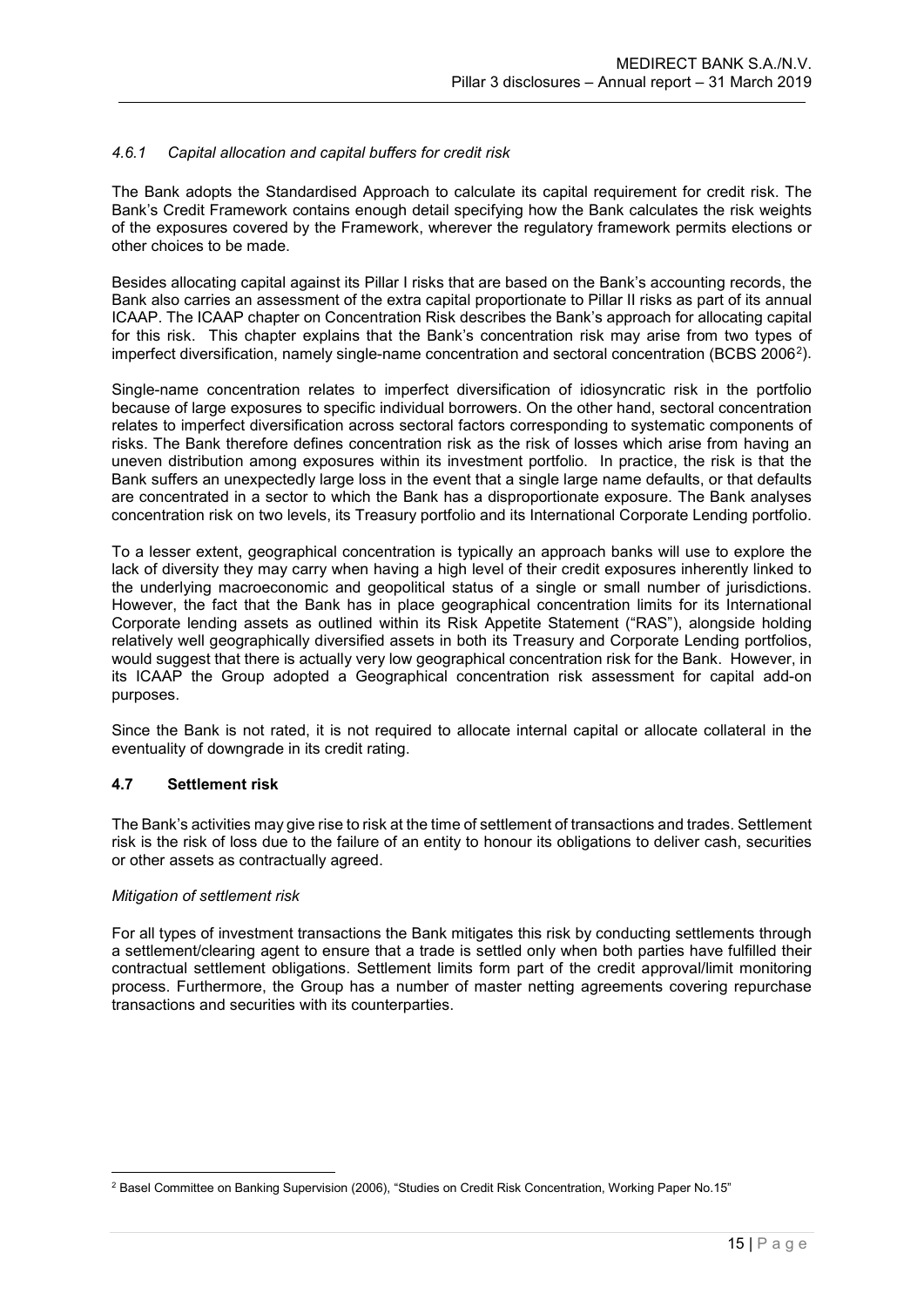### <span id="page-16-0"></span>**5 Securitisation**

The Group also includes Grand Harbour 1 B.V. ("GH 1"), a controlled special purpose entity, established in The Netherlands, as part of the Group's funding strategy.

MeDirect Malta has retained substantially all risks and rewards pertaining to the activities of GH I and hence all assets, liabilities and related income and expenditure attributable to GH I have been reflected within MeDirect Malta's financial statements.

As at 31 March 2019, MeDirect Belgium and MeDirect Malta invested in GH I on a 78% - 22% basis respectively, with the tranche bought by MeDirect Belgium (the "Senior Loan") amounting to €1,030 million having a senior ranking vis-à-vis the tranche acquired by MeDirect Malta (the "Junior Loan") amounting to €361 million.

Therefore MeDirect Belgium acts as a liquidity provider to the Group's securitisation GH 1. The Group's strategy is to use securitisation to meet its needs for aggregate funding or capital management, to the extent that market, regulatory treatments and other conditions are suitable. On the other hand MeDirect Belgium benefits from this arrangement by derisking through an investment into a senior loan with a minimum of 20% over collateralisation.

From a regulatory point of view the funding to GH 1 is risk weighted by looking through to the underlying assets of GH I. As per standardised approach the Bank uses ratings from three External Credit Assessment Institutions, Moody's, Standard & Poor's and Fitch.

The credit risk of the GH I securitisation is controlled by actively monitoring and managing the underlying assets. The credit risk profile of the underlying exposures individually and in aggregate is monitored by MeDirect Belgium and compared to the eligibility and portfolio criteria applicable to GH I.

The following tables provide an analysis of the securitisation exposures by looking through to the underlying exposures of GH I.

#### **SEC 1: Securitisation exposures in the banking book**

|   | -<br>As at 31 March 2019                            | Bank acts as investor<br><b>Traditional</b><br>€000 |
|---|-----------------------------------------------------|-----------------------------------------------------|
| 6 | Wholesale (total) – of which<br>Loans to corporates | 1,030,211<br>1,030,211                              |

#### **SEC 4: Securitisation exposures in the banking book and associated capital requirements Bank acting as an investor**

|   |                            |                     |                          | Exposure values (by RW bands) |                                | <b>Exposure values</b>          | <b>RWA</b>                      | Capital charge                  |
|---|----------------------------|---------------------|--------------------------|-------------------------------|--------------------------------|---------------------------------|---------------------------------|---------------------------------|
|   |                            | $≤20%$<br><b>RW</b> | >20%<br>to 50%<br>RW     | >50% to<br>100%<br><b>RW</b>  | >100% to<br><250%<br><b>RW</b> | <b>Standardised</b><br>approach | <b>Standardised</b><br>approach | <b>Standardised</b><br>approach |
|   | As at 31 March 2019        | €000                | €000                     | €000                          | €000                           | €000                            | €000                            | €000                            |
| 1 | Total exposures            | 97.424              | ۰                        | 635.746                       | 297.041                        | 1.030.211                       | 1.098.858                       | 87.909                          |
| 2 | Traditional securitisation | 97.424              | ٠                        | 635.746                       | 297.041                        | 1,030,211                       | 1.098.858                       | 87,909                          |
| 3 | Of which securitisation    | 97.424              | $\overline{\phantom{0}}$ | 635.746                       | 297.041                        | 1.030.211                       | 1.098.858                       | 87.909                          |
| 5 | Of which wholesale         | 97.424              | ٠                        | 635.746                       | 297.041                        | 1,030,211                       | 1,098,858                       | 87,909                          |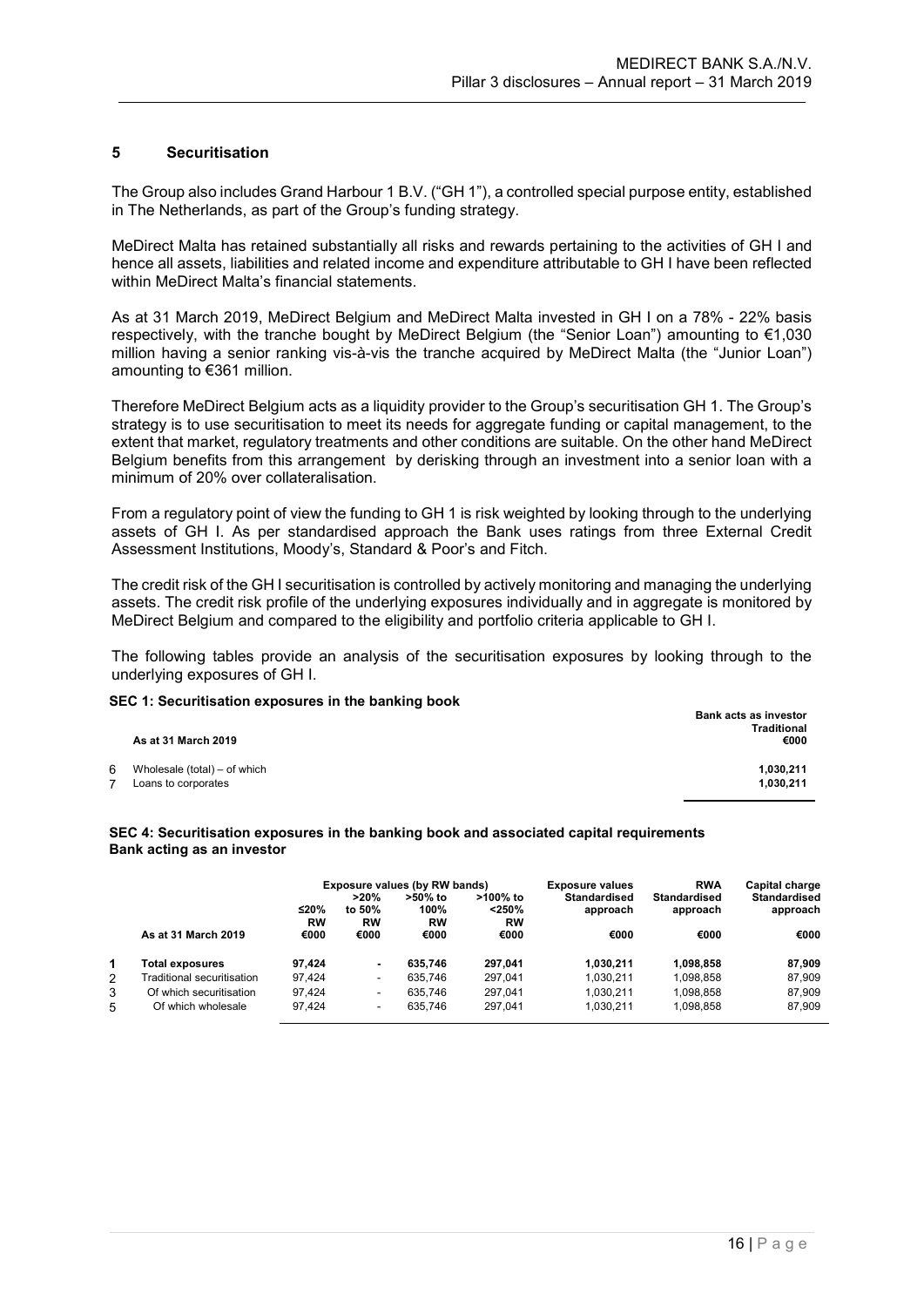### <span id="page-17-0"></span>**6 Leverage**

The CRR requires financial institutions to calculate a non-risk based leverage ratio, to supplement riskbased capital requirements. The leverage ratio measures the relationship between the capital resources of the organisation and its total assets. The leverage ratio is a regulatory supervisory tool for the Regulator, to constrain the build-up of excessive leverage – one of the drivers of the banking crisis – previously not captured within Basel II. To date, the leverage ratio is a non-binding requirement (Pillar 1) measure.

The leverage ratio is calculated by taking capital as a proportion of total exposures at the end of each quarter. Capital is defined as Tier 1 capital in line with Article 25 of the CRR, whilst total exposure relates to the total on and off-balance sheet exposures, less deductions applied to Tier 1 capital.

The initial implementation of the current leverage ratio regime is to be effected as a Pillar II measure. In 2016, the EBA published its report on the impact assessment and calibration of the leverage ratio, recommending the introduction of a leverage ratio minimum requirement in the EU to mitigate the risk of excessive leverage. The analysis suggests that the potential impact of introducing a Pillar I leverage ratio requirement of 3% on the provision of financing by credit institutions would be relatively moderate, while, overall, it should lead to more stable credit institutions.

The current proposed CRD V package will introduce a binding 3% leverage ratio and in fact the EBA is currently assessing the impact of the leverage ratio as a binding measure at 3%.

The following table provides a summary of the Group's leverage ratio calculation, determined in accordance with the requirements stipulated by Implementing Regulation (EU) 2016/200.

### **LRCom: Leverage ratio common disclosure**

|                    |                                                                                                                                           | €000                 |
|--------------------|-------------------------------------------------------------------------------------------------------------------------------------------|----------------------|
|                    | On-balance sheet exposures (excluding derivatives and SFTs)                                                                               |                      |
| 1<br>$\mathcal{P}$ | On-balance sheet items (excluding derivatives and SFTs)<br>Asset amounts deducted in determining Tier 1 capital                           | 1,643,325<br>(459)   |
| 3                  | Total on-balance sheet exposures (excluding derivatives and SFTs)                                                                         | 1,642,866            |
|                    | Derivative exposures                                                                                                                      |                      |
| 4<br>5             | Replacement cost associated with all derivatives transactions<br>Add-on amounts for Potential Future Exposure ("PFE") associated with all | 474                  |
|                    | derivatives transactions                                                                                                                  | 3,548                |
| 11                 | <b>Total derivative exposures</b>                                                                                                         | 4,022                |
|                    | Other off-balance sheet exposures                                                                                                         |                      |
| 17<br>18           | Off-balance sheet exposures at gross notional amount<br>Adjustments for conversion to credit equivalent amounts                           | 535<br>(535)         |
| 19                 | Other off-balance sheet exposures                                                                                                         |                      |
|                    | Capital and total exposure measure                                                                                                        |                      |
| 20<br>21           | <b>Tier 1 capital</b><br>Leverage ratio total exposure measure (sum of lines 3,11 and 19)                                                 | 226,019<br>1,646,888 |
|                    | Leverage ratio                                                                                                                            |                      |
| 22                 | Leverage ratio                                                                                                                            | 13.72%               |

The disclosed leverage ratio was calculated using the transitional definition and represents the end-ofquarter leverage ratio.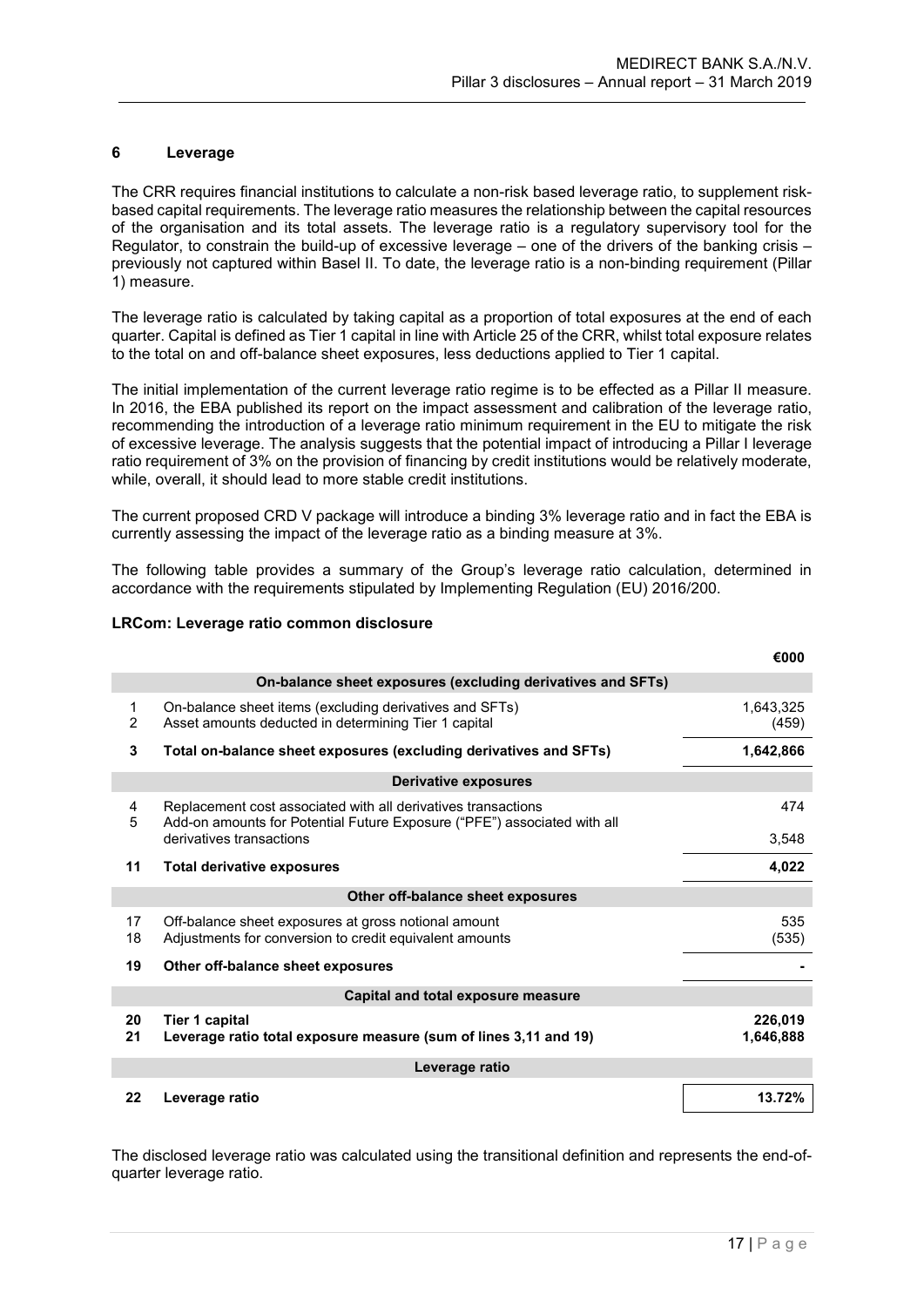The following table provides a reconciliation of accounting assets and leverage ratio exposures.

#### **LRSum: Summary reconciliation of accounting assets and leverage ratio exposures**

|                | As at 31 March 2019                                                                          | €000               |
|----------------|----------------------------------------------------------------------------------------------|--------------------|
| 4              | Total assets as per published financial statements<br>Adjustments for derivative instruments | 1,643,893<br>3.548 |
| $\overline{7}$ | Other adjustments                                                                            |                    |
|                | Deduction for intangible assets                                                              | (450)              |
|                | Additional value adjustments                                                                 | (9)                |
|                | Other adjustments                                                                            | (94)               |
| 8              | Leverage ratio exposure                                                                      | 1,646,888          |

The following table provides a split of the on-balance sheet exposures as at 31 March 2019 in relation to the calculation of the leverage ratio.

### **LRSpl: Split-up of on balance sheet exposures (excluding derivatives, SFTs and exempted exposures)**

|              | <b>As at 31 March 2019</b>                                                               | €000      |
|--------------|------------------------------------------------------------------------------------------|-----------|
| <b>EU-1</b>  | Total on-balance sheet exposures (excluding derivatives, SFTs and<br>exempted exposures) | 1,642,866 |
| $EU-2$       | Trading book exposures                                                                   |           |
| $EU-3$       | Banking book exposures, of which:                                                        | 1,642,866 |
| $EU-4$       | Covered bonds                                                                            | 129,181   |
| EU-5         | Exposures treated as sovereign                                                           | 118,423   |
| EU-6         | Exposures to regional government, MDB, international                                     |           |
|              | organisations and PSE not treated as sovereigns                                          | 85,575    |
| <b>EU-7</b>  | <i><u><b>Institutions</b></u></i>                                                        | 43,827    |
| <b>EU-10</b> | Corporate                                                                                | 228,424   |
| <b>EU-11</b> | Exposures in default                                                                     | 6,239     |
| <b>EU-12</b> | Other exposures (incl. securitisations)                                                  | 1,031,197 |
|              |                                                                                          |           |

### **LRQua: Leverage ratio disclosure of qualitative items**

The leverage multiple has decreased during the financial year ended 31 March 2019. This decrease is attributable to the increase in the Bank's asset base during the financial year ended 31 March 2019.

The Bank's leverage is managed as part of its risk appetite framework and monitored using a leverage ratio metric within the risk appetite statement. The risk appetite statement stipulates the level and types of risk that the Bank is willing to accept in its business activities. The leverage ratio is reported to the Bank's Board on a regular basis.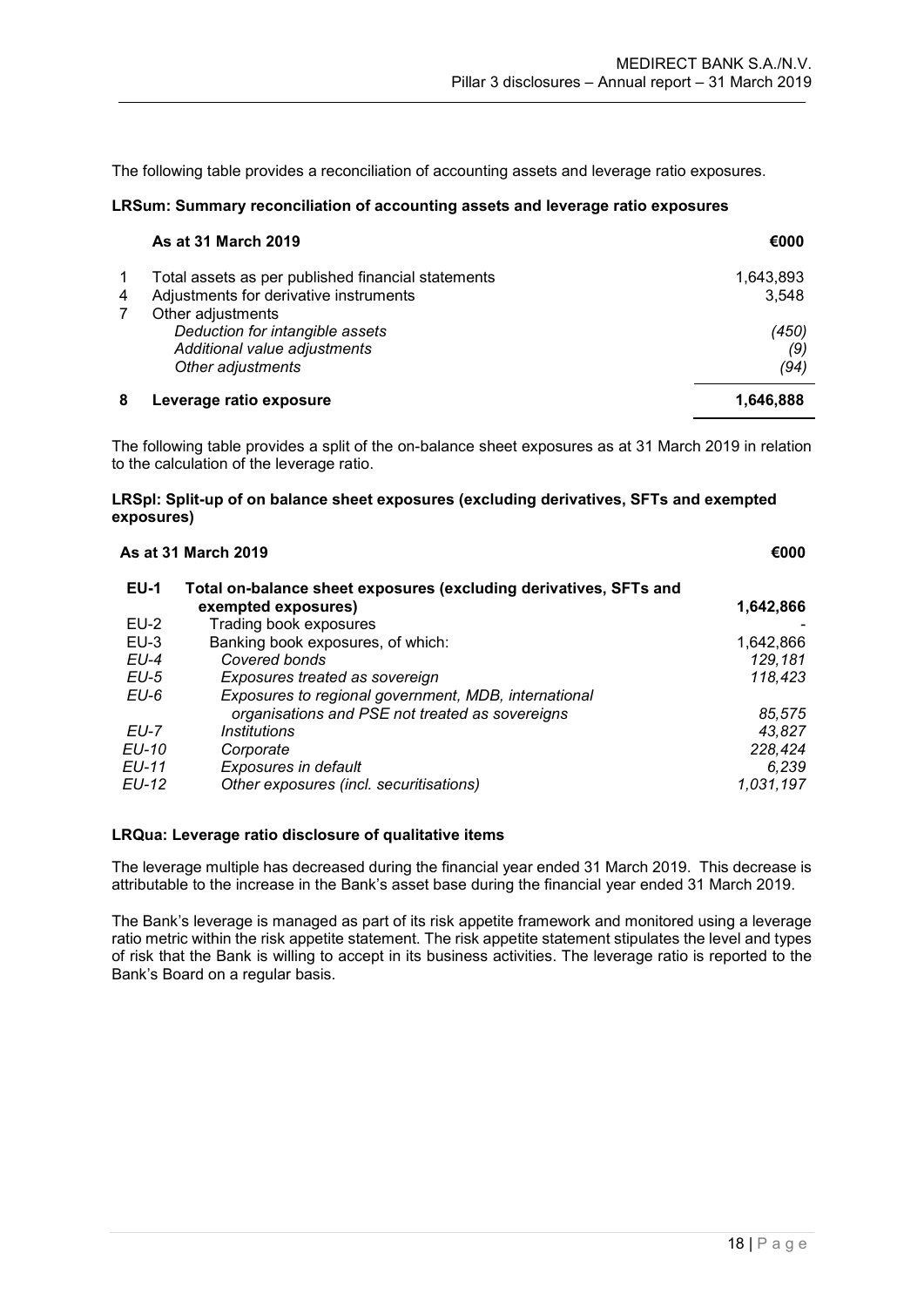### <span id="page-19-0"></span>**7 Asset encumbrance**

The disclosure on asset encumbrance is a requirement introduced in the provisions of the EBA Guidelines on Disclosure of Encumbered and Unencumbered Assets (EBA/GL/2014/03).

The objective of this disclosure is to facilitate an understanding of available and unrestricted assets that could be used to support potential future funding and collateral needs. An asset is defined as encumbered if it has been pledged as collateral against an existing liability, and as a result is no longer available to the Bank to secure funding, satisfy collateral needs or be sold to reduce the funding requirement.

The disclosure is not designed to identify assets which would be available to meet the claims of creditors or to predict assets that would be available to creditors in the event of a resolution or bankruptcy.

### **Encumbered and unencumbered assets**

|     |                                                  | Carrying amount<br>of encumbered<br>gross assets<br>2019<br>€000 | Fair value of<br>encumbered<br>gross assets<br>2019<br>€000 | <b>Carrying amount</b><br>of unencumbered<br>gross assets<br>2019<br>€000 | Fair value of<br>unencumbered<br>gross assets<br>2019<br>€000 |
|-----|--------------------------------------------------|------------------------------------------------------------------|-------------------------------------------------------------|---------------------------------------------------------------------------|---------------------------------------------------------------|
| 010 | Assets of the reporting institution <sup>3</sup> | 1,005                                                            |                                                             | 1,399,009                                                                 |                                                               |
| 040 | Debt securities                                  | $\overline{\phantom{0}}$                                         | $\overline{\phantom{0}}$                                    | 76.666                                                                    | 76.767                                                        |
| 050 | of which: covered bonds                          | $\overline{\phantom{0}}$                                         |                                                             | 10.014                                                                    | 10,093                                                        |
| 060 | of which: issued by general                      |                                                                  |                                                             |                                                                           |                                                               |
|     | governments                                      | $\overline{\phantom{0}}$                                         |                                                             | 45.750                                                                    | 45,771                                                        |
| 080 | of which: issued by financial                    |                                                                  |                                                             |                                                                           |                                                               |
|     | corporations                                     |                                                                  |                                                             | 30.923                                                                    | 30,996                                                        |
| 120 | Other assets                                     | 1,005                                                            |                                                             | 1,322,379                                                                 |                                                               |
|     |                                                  |                                                                  |                                                             |                                                                           |                                                               |

The unencumbered assets disclosed in the preceding table under item 'Other assets' include Loans, Cash and short term funds, property, plant and equipment, tax assets and other assets.

The Bank continues to recognise encumbered assets since all the risks and rewards of the assets will be substantially retained in a manner that does not result in the encumbered assets being derecognised for accounting purposes.

|                                                       | <b>Matching liabilities,</b><br>contingent liabilities or<br>securities lent<br>2019<br>€000 | Assets, collateral received<br>and own debt securities<br>issued other than covered<br>bonds and asset backed<br>securities encumbered<br>2019<br>€000 |
|-------------------------------------------------------|----------------------------------------------------------------------------------------------|--------------------------------------------------------------------------------------------------------------------------------------------------------|
| 010 Carrying amount of selected financial liabilities | 973                                                                                          | 1.005                                                                                                                                                  |

The amounts disclosed in the above tables represent the median values, being the rolling quarterly medians over the previous twelve months, determined by interpolation, in accordance with the Draft Regulatory Technical Standards on disclosure of encumbered and unencumbered assets under Article 443 of the CRR issued in March 2017.

<u>.</u>

<span id="page-19-1"></span><sup>&</sup>lt;sup>3</sup> The terminology "reporting institution" is referring to MeDirect Bank SA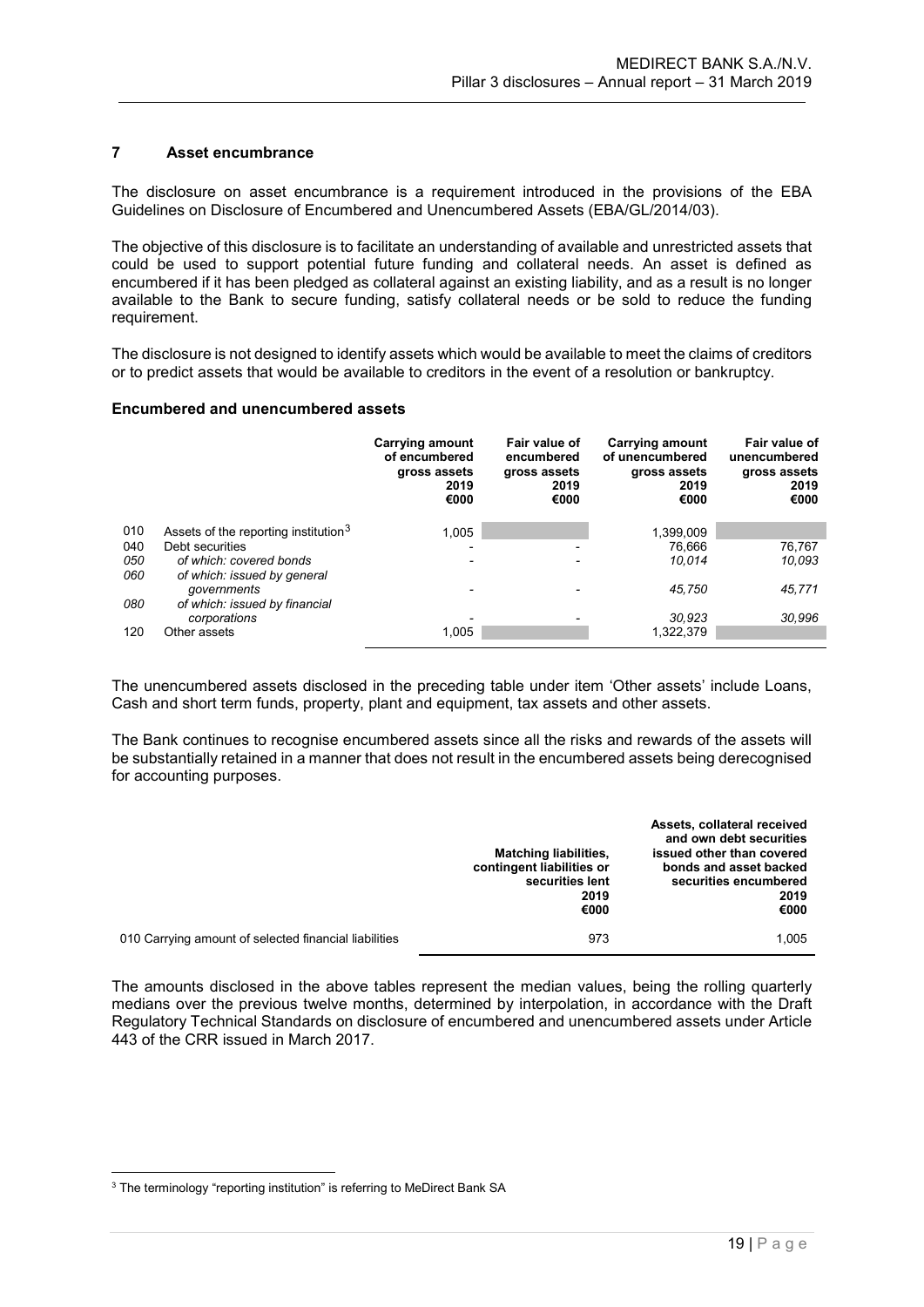### <span id="page-20-0"></span>**8 Risk monitoring and reporting**

The Bank acknowledges the importance of having a regular and transparent risk reporting mechanism, which enables the management body, its committees and relevant units to understand the key risks enabling it to take corrective action, when required, in a timely and accurate manner. The Bank's reporting framework includes various risk reports, which include details about the portfolio performance vis-à-vis its internal risk limits and risk appetite, as well as taking in consideration macro-economic environment trends.

Key risks are discussed during both Board and Risk Committee (the Risk Committee had been part of the combined Audit and Risk Committee until 10 December 2018) meetings where risk exposures are tracked against risk appetite and risk limits. The Bank's formal risk reporting schedule and processes have been established in accordance with Principle 10 of the Basel Committee's "Principles for effective risk data aggregation and risk reporting", with flash reports produced daily (either system-generated or created by operational departments) and more in-depth reports produced monthly.

### *Reporting to the Board and Risk Committee*

The Board and Risk Committee receive a comprehensive risk report each month, compiled by the Risk management function with an executive summary written by the CRO. This CRO executive summary is qualitative in nature and covers the Bank's material risks. This commentary is also supported by a much more detailed report, the Risk Management report. The Risk Management reports are mainly divided into two sections: Risk Shaping Matters, and Risk Oversight. The latter includes a comprehensive overview of the main risks of the Bank, of which:

### Financial risks

- 1) **Liquidity risk:** primarily two maximum cumulative outflow (MCO) reports showing stressed liquidity positions of two different severities over a range of time horizons from overnight to twelve months, as well as key assumptions that have been used in deriving these positions. Additional supporting analysis is also included, for example, the impact of credit rating downgrades as well as details of any significant depositors. It also includes a commentary about the historic LCR and NSFR evolution quarter on quarter.
- 2) **Credit risk:** this report provides details on a portfolio level, covering each of the asset classes of the Bank: international lending (both directly held loans and the investment in GH I), and treasury portfolio. Credit risk information on each portfolio is broken down by internal classification and borrowers classified as other than Regular. It also shows the changes on classification over the month, with focus on those exposures that are classified as Under Surveillance and Doubtful[4](#page-20-1).
- 3) **Market risk:** provides details on the Interest Rate Risk in the Banking Book (IRRBB) covering progression of the IRRBB metrics and the repricing gap, as well as oversight of the level of foreign exchange risk faced by the Bank.

### Non-Financial Risks

<u>.</u>

1) **Operational risk:** includes details about operational risk event volume by causal categories and by impact categories, as well as gross operational losses quarter on quarter. This section includes an action log or commentary on each identified key risk indicator ("KRI"), as well as showing the RAG grading for each risk indicator.

<span id="page-20-1"></span><sup>4</sup> The Bank uses a five scale internal credit classification: Regular, Focus, Under Surveillance, Doubtful, Write off.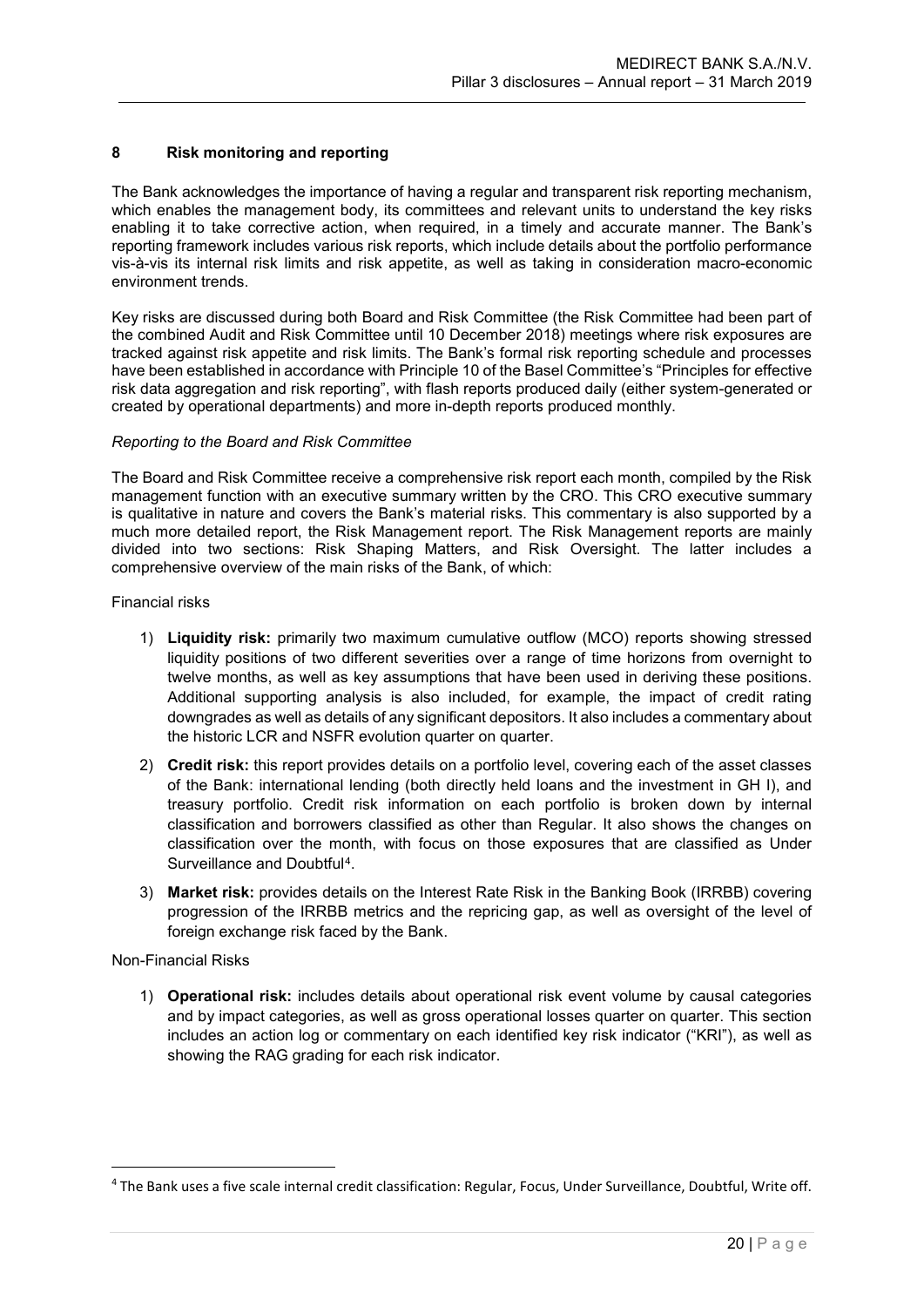- 2) **IT security:** this includes a risk commentary and assessment of the major IT Security risk areas monitored and reported by the Risk Management function, covering systems and technology; policies; monitoring and testing; and user awareness.
- 3) **Reputational risk:** a group-wide Reputational Risk Management Framework was introduced that also includes a number of risk appetite limits.

Special reports are also presented to the Risk Committee when needed. These special papers cover emerging risks and other hot topics or regulatory announcements that could result in material impact to the Bank. Important correspondence from the regulator is also brought to the attention of senior management and the Board members. Items requiring specific attention or deeper dives on risk themes are included within such special papers, with actions and decisions taken as necessary as a result.

### *Other regular reports*

Daily liquidity and capital reports are also shared with the Asset-Liability Committee members and senior management. Aside from internal reporting requirements, the Bank is also subject to regulatory reporting such as Common Reporting ("CoRep") and Financial Reporting ("FinRep") as well as public disclosure requirements as stipulated in Part Eight of the CRR.

### <span id="page-21-0"></span>**9 Recruitment and diversity policy statement**

The Bank recognises that a robust and professional approach to recruitment and selection helps it to attract and appoint individuals with the necessary skills and attributes to support its business goals. All prospective staff members are subject to a rigorous selection process, taking into account the key activities, tasks and skills required for the position. Multiple interviews are conducted, and the candidate's knowledge, experience, skills, temperament and competency are evaluated against other candidates.

The Bank's aim is to develop an effective and efficient recruitment process that recruits the best talent, helps employees identify their potential, promotes a transparent, merit-based selection process and develops a cost effective recruitment process. The Bank endeavours to ensure that all appointments (at any level) are made based on the actual knowledge, skills, expertise and merit of the individual involved, in compliance with local legislation and in adherence to the Group Diversity Policy.

The Group's Diversity Policy states that its objectives are to ensure that the Group:

- has a workforce profile that delivers competitive advantage through the ability to garner a deep understanding of customer needs;
- has an inclusive workplace where every individual can succeed regardless of gender, cultural identity, age, physical ability, religious beliefs, family status and sexual orientation; and
- leverages the value of diversity for all the Group's stakeholders to deliver the best customer experience, improved financial performance and a stronger corporate reputation.

To achieve these objectives the Group sets objectives for achieving diversity. The Board will:

- assess annually both the objectives and progress in achieving them;
- assess pay equity on an annual basis;
- encourage and support the application of diversity into practice across the business; and
- endeavour to provide employment opportunities for people with disabilities.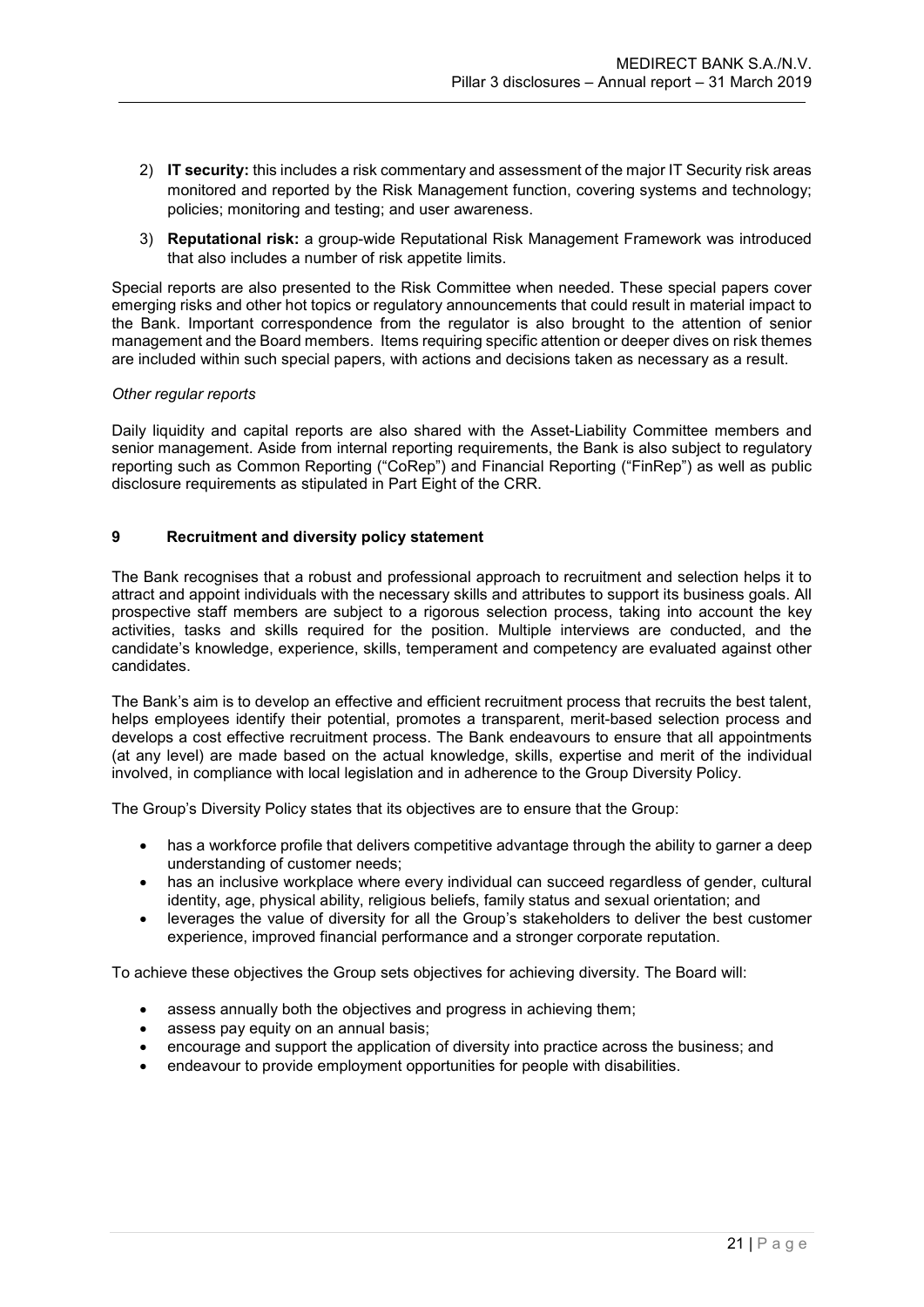With those goals in mind, the Bank aims to promote equal opportunities for all employees and to ensure that they are treated fairly and consistently. All candidates are assessed against various selection criteria designed to match the requirements of the position to the skills and experience of an applicant, including professional qualifications and expertise, any past work experience in relation to the requirements of the job, key capabilities, adaptability and flexibility, cultural fit, open mindedness, level of self-motivation and proactivity. The Bank is committed to attracting, developing and retaining diverse leaders. Diversity of thought provides tangible business benefits, including innovation, risk mitigation, better problem solving and improved customer service. To ensure that the Bank can foster these talents in an inclusive culture, it continues to recruit and develop the best person for the job, regardless of gender, age, race, family or caring responsibilities, disability and sexual orientation, identity or preference.

### Board diversity

The Bank recognises and embraces the benefits of building a diverse and inclusive Board and sees diversity as an essential component in maintaining competitive advantage. A diverse Board will include and make good use of differences in the skills, industry experience, background, and other distinctions between Directors. The differences will be considered in determining the optimum composition of the Board and when possible should be balanced appropriately. As such, the Board has set a target of having at least 25% female members within the next three years. Thus, the only foreseeable changes to the overall composition of the Bank's management body is in view of the stated target set for the next three years.

All Board appointments shall be made based on merit, in the context of the skills, experience, independence and knowledge which the Board as a whole requires to be effective.

For an overview of the directors and other key officers of the Bank, their expertise, actual knowledge and skills, kindly refer to the following link:

<https://www.medirect.be/about-medirect/our-team>

### <span id="page-22-0"></span>**10 Remuneration policy and practices**

### **Remuneration governance**

The primary purpose of the Nominations and Remuneration Committee ("NRC") of the Bank is to review remuneration levels in the Bank and to consider whether to approve performance-related bonus awards.

The Bank's NRC is charged with aligning the Bank's remuneration policy and in particular performancerelated elements of remuneration, with the Bank's business strategy and risk tolerance, objectives, values and long-term interests. The key objectives of the NRC in this regard are the following:

- annual review of the proposals put forward by management relating to the principles of the remuneration policy and verification with management that they are effectively implemented. In particular, monitoring of the budgets allocated to the fixed salary increases for the forthcoming year and the variable remuneration pools for the previous financial year; and
- annual review of the individual remuneration of senior management and staff members who are employed in control functions, as well as that of staff with total remuneration above a threshold fixed by the NRC.

One of the NRC's primary functions is to ensure that the Bank is able to attract and retain suitable employees at all levels at an acceptable cost. It may request market-related information from time to time, to verify the recommendations made by management.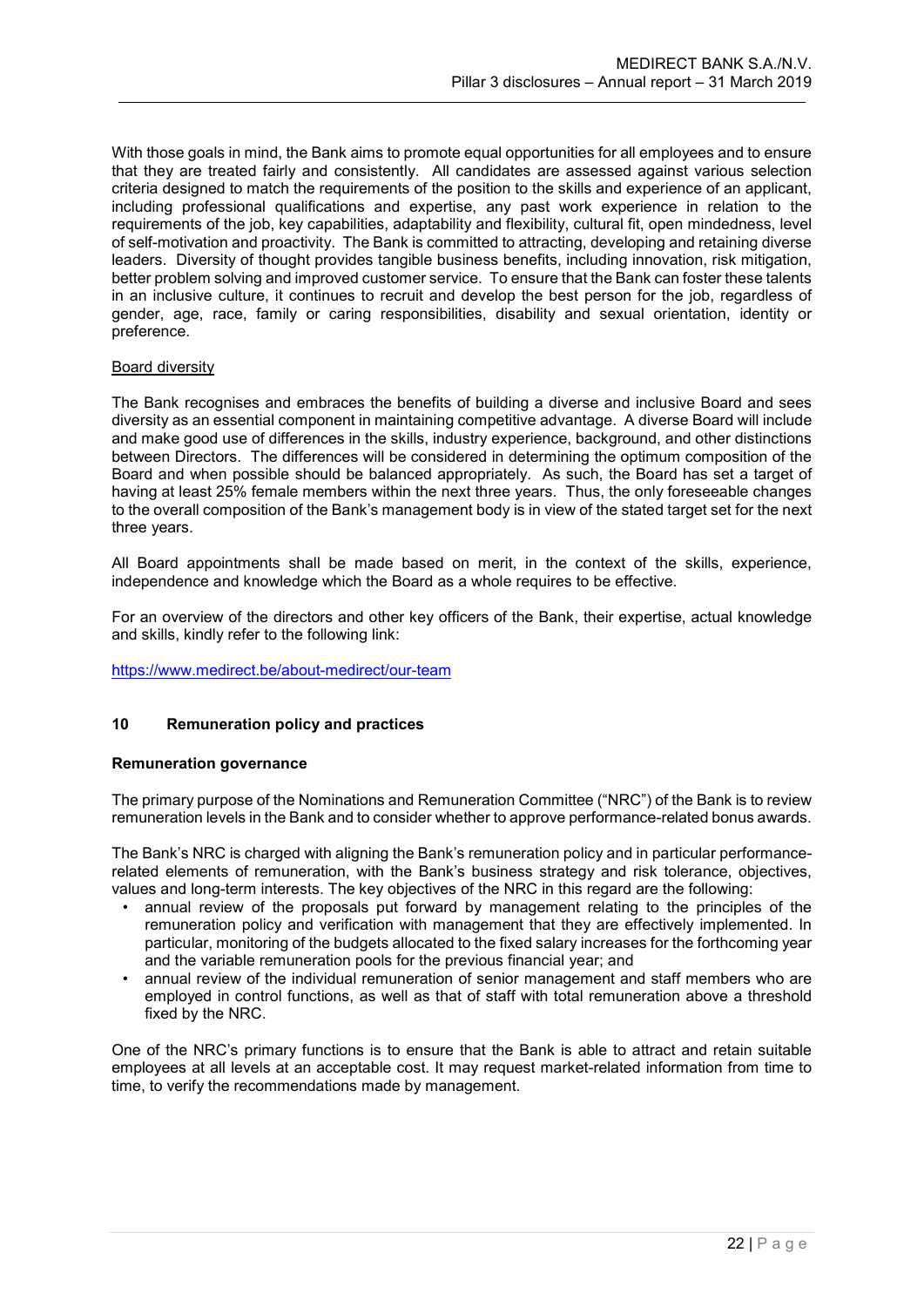### **Remuneration policy statement**

The purpose of the remuneration policy is to set out the overall principles that the Bank, whether direct or indirect, must follow when determining the remuneration and compensation of its management and staff members. This policy establishes an effective framework for determining role descriptions, performance measurement, risk adjustment of compensation and the linkages to reward. The Bank's Board is responsible for ensuring that this statement and its contents adhere to all laws, rules and regulations incorporated in the Capital Requirement Directive, and to ensure that the remuneration practices are based on sound governance processes that take the Bank's risk strategy and profile into account.

The policy was developed in conjunction with the Group's principal shareholder and the NRC of the Bank and its parent company. The Boards, management functions and the NRC of the Bank and its parent company worked closely to ensure that the remuneration policy is consistent with and promotes sound and effective risk management.

The Board, directly and through the NRC, carries out effective monitoring and evaluation of the Bank's remuneration system on an on-going basis. The NRC and the Board monitor the on-going performance by executive directors and senior management, and determine the design and implementation of an effective remuneration system. They also ensure that the remuneration policies and practices are consistent with a prudent, forward-looking approach aimed at maintaining a sound capital base and that all awards of variable remuneration to Material Risk Takers are subject to Malus and Clawback arrangements, and are otherwise consistent with the remuneration policy.

Material Risk Takers, that consist of members of staff whose actions have a material impact on the risk profile of the Bank, are identified on the basis of the qualitative and quantitative criteria set out in the Regulatory Technical Standard EU 604/2014. Material Risk Takers are also identified on the basis of additional criteria developed internally.

Material Risk Takers include:

- Non-executive directors that are responsible for providing a monitoring role;
- Executive directors that are also responsible for certain business units;
- Heads of a material business unit and key personnel in control functions;
- Staff members authorised to take, approve or veto discussions on material credit risk exposures or is a member of a committee which has authority to take decisions on material credit risk exposures;
- Staff members responsible for initiating credit proposals or structuring credit products which relate to material credit risk exposures;
- Staff members authorised to approve or veto the introduction of new products; and
- Senior management responsible for business units/business lines or Finance, Administration and Human Resources, as well as those responsible for internal audit, compliance and risk management functions.

Remuneration consists of base salary and, where applicable, benefits and performance based bonus awards. Performance-related compensation is determined both on (i) a Bank wide basis, and (ii) an individual employee basis.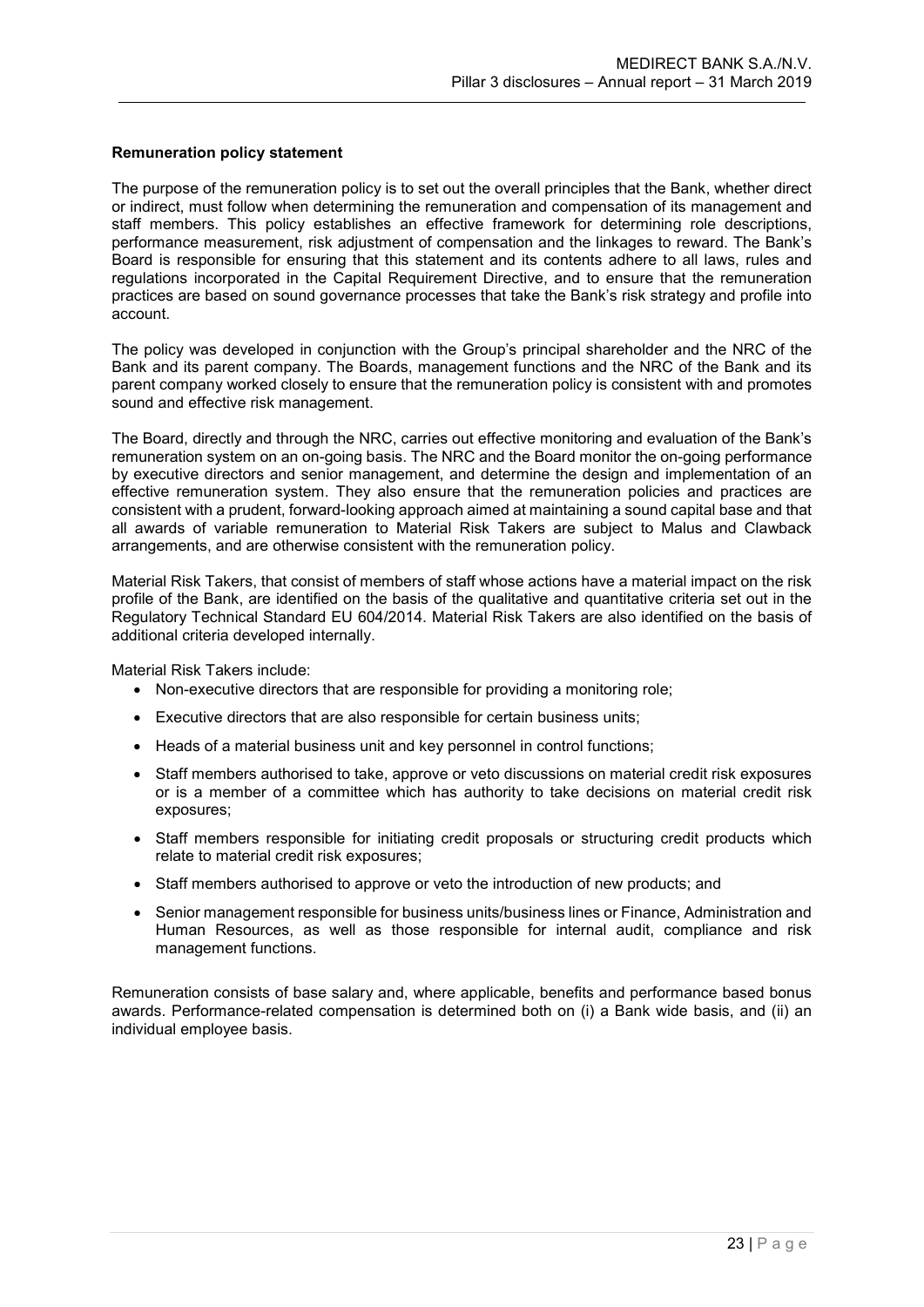Compliance with the Bank's rules and requirements and involvement on a continuing basis in risk management are taken into account when determining performance-based remuneration for all employees. Other non-financial factors are considered such as skills acquired, personal development, commitment to the Bank's business strategies and policies and contribution to the performance of the team. Performance is measured in relation to non-financial and financial goals and, where appropriate, failure to perform in non-financial areas of responsibility outweighs success in profit generation in determining compensation. Control functions are adequately rewarded in order to ensure that the Bank is able to attract skilled individuals for such roles.

Group Risk provides advice in respect of the definition of suitable risk-adjusted performance measures, as well as in assessing how the variable remuneration structure affects the risk profile and culture of the Bank. Group Risk provides input into the process for determining bonus pools and the allocations of variable remuneration awards to ensure that all relevant factors are considered by the relevant decision-making body. The Risk team also validates and assesses risk adjustment data and a member of the Risk Committee provides input to the NRCs on this matter.

The Group Compliance function analyses how the remuneration policy affects the Bank's compliance with legislation, regulations and internal policies and conducts an annual review of the implementation of the remuneration policy. The Compliance function would report all identified compliance risks and issues of non-compliance and these findings would be taken into account during the approval and review procedures and oversight of the remuneration policy.

The Internal Audit team carries out an independent review of the design, implementation and effects of the remuneration policy on the Bank's risk profiles and the way these effects are managed.

The Bank's remuneration policy includes "clawback" provisions applicable to all material risk takers and key personnel in control functions, even if variable compensation is remunerated in cash, it is possible for the Bank to clawback variable remuneration such as performance related bonuses if the respective employees were responsible for circumstances that resulted in significant losses to the Bank or in situations where the most appropriate standards of fitness and propriety were not met during the period for which the performance bonus was awarded.

The Bank does not intend to effect any changes to its remuneration policy for the following financial year.

### **The Bank's reward strategy**

The quality and long term-commitment of all employees is fundamental to the Bank's success. The Bank therefore aims to attract, retain and motivate the very best people who are committed to maintaining a long-term career with the Bank and who will perform their role in the long term interest of the shareholders. The Bank's reward package may comprise three key elements being the fixed remuneration, benefits and the variable remuneration.

The fixed remuneration reflects the individual's role, experience and responsibility. It comprises the base salary and in some cases a pay allowance. Base salaries are expected to comprise the majority of the Bank's overall compensation cost, are paid in cash on a monthly basis and are benchmarked on an annual basis. Pay allowances are also paid in cash on a monthly basis.

Benefits take account of market practice and include the provision of pension contributions, medical insurance and life assurance and other benefits.

<span id="page-24-0"></span>Variable remuneration consist of performance bonuses.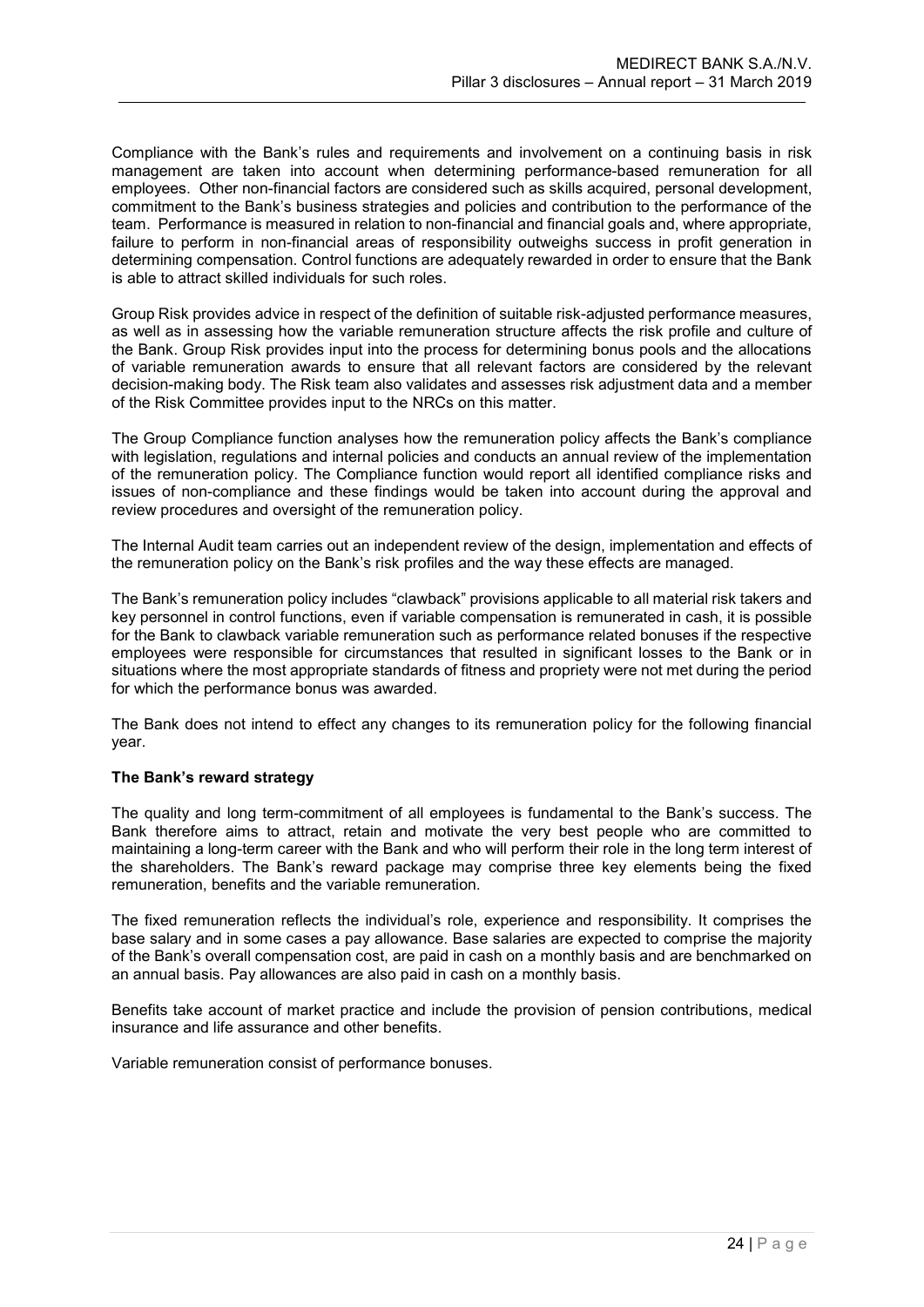## *10.1 Measures of performance as basis for awarding of pay*

### **i. All staff**

The NRC considers a variety of factors in determining compensation tailored to the role of the individual concerned and takes into account factors such as risk management, development of systems, monitoring of risk and creation of long-term value for the Bank.

Performance related variable remuneration is not contractual and depends on both individual and collective performance. It takes into account quantitative and qualitative criteria and is not directly or solely linked to the amount of profits or revenues generated. Assessment of performance is made in the context of a multi-year analysis, taking into account the business cycle and the Bank's business risks. The criteria used to set variable remuneration pools, as well as their allocation, takes into account all risks, both qualitative and quantitative.

In accordance with Article 450 of the CRR we confirm that there are no employees within the Bank that receive a total remuneration equal to or greater than €1 million.

### **ii. Members of management and control functions**

Recommendations as to the fixed and variable remuneration of members of senior management and control functions are made by the Bank's Chief Executive Officer. Such recommendations are reviewed and approved or rejected by the NRC.

The methods used for determining the variable remuneration of control functions are designed to encourage staff not to compromise their objectivity and independence. Where control function staff receive variable remuneration, it is appraised and the variable part of remuneration determined separately from the business units they control, including the performance which results from business decisions where the control function is involved. The criteria used for assessing performance and risk is based exclusively on internal control objectives.

### **iii) Non-executive directors**

The remuneration of non-executive directors is not performance based and is not linked to the Bank's short term results. It is determined based on remuneration levels for directors of similar financial companies and takes into account factors such as time invested and responsibilities.

### <span id="page-25-0"></span>*10.2 Measures of performance as basis for awarding of bonuses*

A bonus pool is established for the Bank as a whole and is calculated at Bank level based on the success of the Bank in meeting its business objectives. These objectives relate, amongst other things, to profitability, sustainability of performance, risk management, building of business lines and creation of long-term shareholder value.

The variable remuneration pool shall be set and shall be calculated on the basis of the following qualitative and quantitative factors:

- Financial results of the Bank after taking into account the cost of risk, capital and liquidity, with the aim of ensuring that the total amount of variable remuneration does not undermine the Bank's capacity to meet its objectives in terms of capital requirements; and
- Qualitative factors such as market practices, conditions under which activities are carried out and risk management.

The pool would be further adjusted to the extent required to ensure that all relevant identified current and future risks are reflected or in light of the Bank's capital position.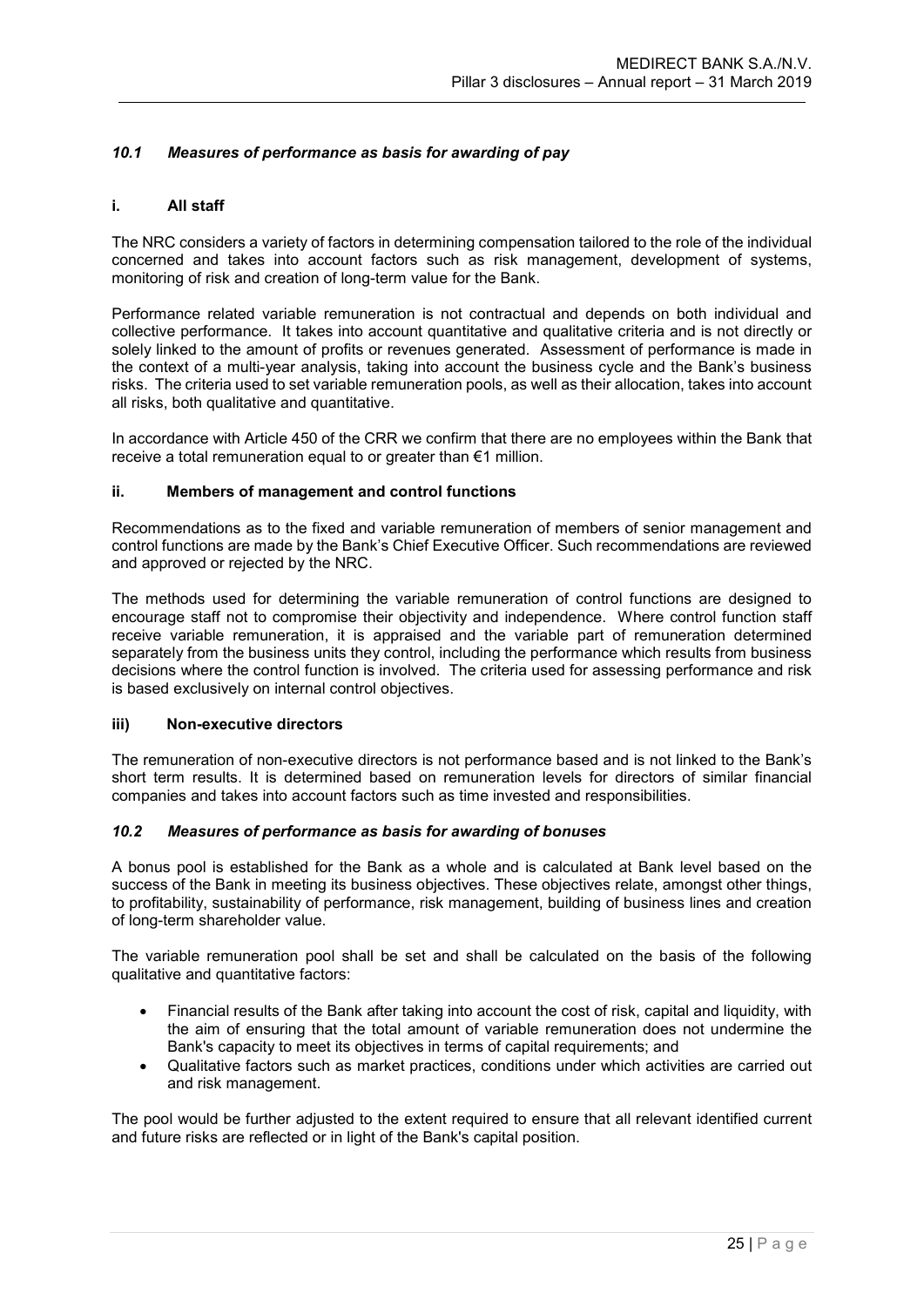Individuals, including executive directors, are compensated out of that bonus pool based on their contribution to the achievement of the Bank's business objectives as well as personal objectives. Such individual criteria depend on the role of the individual in the Bank. The allocations of individual variable remuneration awards shall be correlated to the staff member's formalised annual individual appraisal, that takes into consideration quantitative and qualitative objectives known to the employee, as well as risk management considerations. Individuals will be compensated out of that bonus pool based on their contribution to the achievement of the Bank's business objectives. Throughout the financial year, none of the Bank's employees were entitled to guaranteed variable remuneration.

Such individual criteria will depend on the role of the individual in the Bank. The amount of variable remuneration will vary depending on the performance of the staff member, as well as of the staff member's business unit and the institution as a whole. Depending on performance, variable remuneration can be reduced to zero. Variable remuneration will be significantly reduced or nullified in the case of any kind of unethical or non-compliant behaviour.

Whilst the general bonus pool of the Bank will be based on the Bank's financial results, compensation of control functions is not directly tied to the results of any business unit but should provide incentives for such staff to deliver the best performance in their role. Thus control functions are judged on success in developing appropriate policies, developing effective risk management controls and procedures, monitoring risk and building control systems.

The ratio between the variable components of remuneration and the fixed components shall be limited to 50%. There were no instances throughout the current financial year and the preceding financial year when such ratio was exceeded.

Without prejudice to the de-minimis carve-out of variable remuneration not exceeding €75,000 provided in the NBB Circular NBB 2016 44 of 10 November 2016, when the annual remuneration of a Material Risk Taker employed by the Credit Institution exceeds €200,000, at least 60% of variable remuneration awards granted to such Material Risk Taker shall be deferred.

Variable remuneration is delivered in the form of cash and is normally paid out in the first quarter of the subsequent financial year as determined by the NRC. Variable remuneration paid to Material Risk Takers and other key personnel is subject to clawback provisions. The clawback provisions state that the bonus may have to be repaid to the Bank in certain circumstances that would have led to significant losses to the Bank or in case of failure to meet appropriate standards of fitness and propriety, including cases of fraud, dishonesty or gross negligence.

As per Article 450 of the CRR we confirm that there was no remuneration that was subject to deferral and that there were no sign on and severance payments throughout this financial year and prior financial years.

Total emoluments earned by the Bank's employees (including executive directors but excluding nonexecutive directors) during the year ended 31 March 2019, are reported below:

|                                                 | €000  |
|-------------------------------------------------|-------|
| Total remuneration                              |       |
| Fixed remuneration                              | 2,100 |
| Variable remuneration                           | 205   |
| Employee emoluments recharged by parent company | 4.781 |
|                                                 | 7.086 |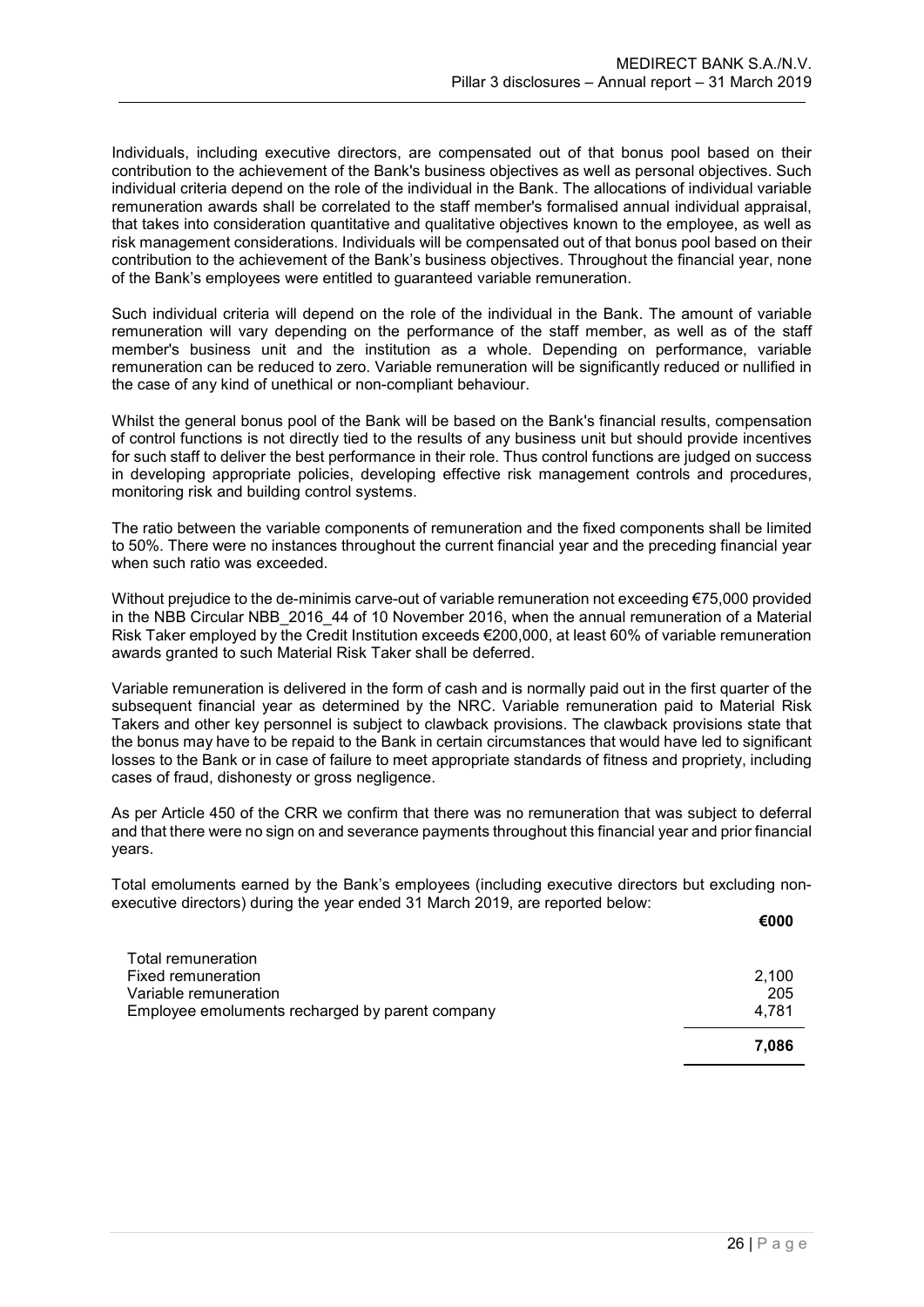Total emoluments earned by the Bank's senior management during the year ended 31 March 2019, are reported below:

|                                                                                                       | <b>Supervisory</b><br>functions<br>€ | <b>Management</b><br>function<br>€ |
|-------------------------------------------------------------------------------------------------------|--------------------------------------|------------------------------------|
| <b>Senior management</b><br>Number of Material Risk Takers                                            | 4                                    | 5                                  |
| Total fixed remuneration $(\epsilon)$<br>Total variable remuneration $(\epsilon)$ - delivered in cash | 137,131                              | 1,230,210<br>140,000               |
|                                                                                                       | 137,131                              | 1,370,210                          |

No members of staff were deemed to be material risk takers.

# <span id="page-27-0"></span>**11 Other directorships**

The number of other directorships held by members of MeDirect Bank S.A./N.V. Board members, not related to MeDirect Bank S.A./N.V., are listed in the table below:

| <b>Director</b>         |                                    | Number of other<br>directorships held |
|-------------------------|------------------------------------|---------------------------------------|
| <b>Baudouin Velge</b>   | Independent Non-Executive Chairman | 1 ED & 2 NED                          |
| Michael Bussey          | Independent Non-Executive Director | 1 NED                                 |
| <b>Yves Dermaux</b>     | Independent Non-Executive Director |                                       |
| John Zarb               | Independent Non-Executive Director | 3 NED                                 |
| Mark A. Watson          | Non-Executive Director             |                                       |
| <b>Henry Schmeltzer</b> | Non-Executive Director             |                                       |
| Philippe Delva          | <b>Executive Director</b>          | 1 NED                                 |
| <b>Marcel Berkhout</b>  | <b>Executive Director</b>          |                                       |
| Wouter Van den Kerkhove | Executive Director                 |                                       |
|                         |                                    |                                       |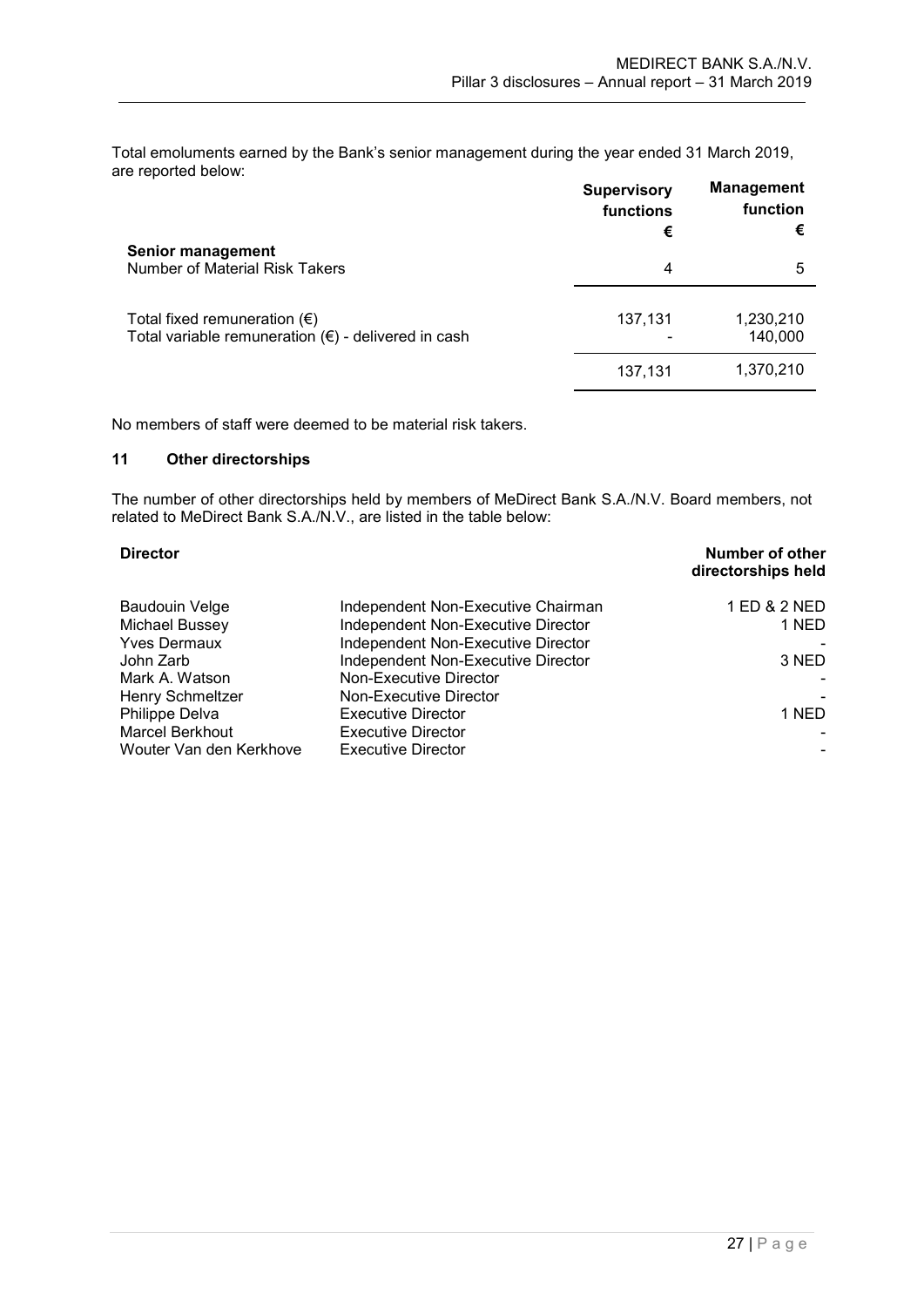### <span id="page-28-0"></span>**Appendix 1: Pillar 3 disclosure compliance checklist**

# *Capital Requirements Regulations*

According to Article 13 of the CRR significant subsidiaries of EU parent institutions shall disclose the information specified in Articles 437, 438, 440, 442, 450, 451 and 453, on an individual basis.

| <b>CRR</b>                  | <b>High-level summary</b>                                                                                                                                                                 | <b>Compliance reference</b>                                                                                               |
|-----------------------------|-------------------------------------------------------------------------------------------------------------------------------------------------------------------------------------------|---------------------------------------------------------------------------------------------------------------------------|
| references                  |                                                                                                                                                                                           |                                                                                                                           |
|                             | Scope of disclosure requirements                                                                                                                                                          |                                                                                                                           |
| Own funds                   |                                                                                                                                                                                           |                                                                                                                           |
| 437 (1)                     | Requirements regarding capital resources table :                                                                                                                                          |                                                                                                                           |
| 437 (1) (a)                 | Full reconciliation                                                                                                                                                                       | Section 2.2 Own funds - other disclosures<br>and Section 2.2 Own funds - other disclosures                                |
| 437 (1) (b)                 | Description of capital resources                                                                                                                                                          | Section 2.1 Own funds - Total available capital                                                                           |
| 437(1)(c)                   | Full terms and conditions of all Common Equity<br>Tier 1, Additional Tier 1 and Tier 2 instruments                                                                                        |                                                                                                                           |
| 437 (1) (d) (i)             | Disclosure of the nature and amounts for each<br>prudential filter                                                                                                                        |                                                                                                                           |
| 437 (1) (d) (ii)            | Disclosure of the nature and amounts for each<br>deduction made                                                                                                                           | Section 2.2 Own funds - other disclosures                                                                                 |
| 437 (1) (d) (iii)           | Disclosure of the nature and amounts for items<br>not deducted                                                                                                                            | Section 2.2 Own funds - other disclosures                                                                                 |
| 437 (1) (e)                 | Description of all restrictions applied to the<br>calculation of own funds                                                                                                                | Section 2.2 Own funds - other disclosures                                                                                 |
| 437 (1) (f)                 | Basis on which capital ratios are calculated                                                                                                                                              | Section 2.1 Own funds - Total available capital                                                                           |
| 437 (2)                     | EBA to publish implementation standards for<br>points above.                                                                                                                              | The Bank follows the implementation standards.                                                                            |
| <b>Capital requirements</b> |                                                                                                                                                                                           |                                                                                                                           |
| 438(a)                      | Summary of institution's approach to assessing<br>adequacy of capital levels.                                                                                                             | Disclosure of approach on assessing adequacy<br>capital requirements are contained in Section 3 -<br>Capital requirements |
| 438 (b)                     | Result of ICAAP on demand from authorities.                                                                                                                                               | Section 3 - Capital requirements                                                                                          |
| 438 (c)                     | Capital requirement amounts for credit risk for<br>each Standardised Approach exposure class.                                                                                             | The Bank uses the Standardised Approach - Refer<br>to Section 3 - Capital requirements                                    |
| 438 (d)                     | Capital requirements amounts for credit risk for                                                                                                                                          | $N/A$ - IRB is not applied.                                                                                               |
| 438 (d) (i)                 | each Internal Ratings Based Approach exposure                                                                                                                                             |                                                                                                                           |
| 438 (d) (ii)                | class.                                                                                                                                                                                    |                                                                                                                           |
| 438 (d) (iii)               |                                                                                                                                                                                           |                                                                                                                           |
| 438 (d) (iv)                |                                                                                                                                                                                           |                                                                                                                           |
| 438 (e)                     | Capital requirements amounts for market risk or<br>settlement risk, or large exposures where they<br>exceed limits.                                                                       | N/A as limits are not exceeded.                                                                                           |
| 438 (f)                     | Capital requirement amounts for operational risk,<br>separately for the basic indicator approach, the<br>standardised approach, and the advanced<br>measurement approaches as applicable. | The Bank uses the Standardised Approach - Refer<br>to Section 3 - Capital requirements                                    |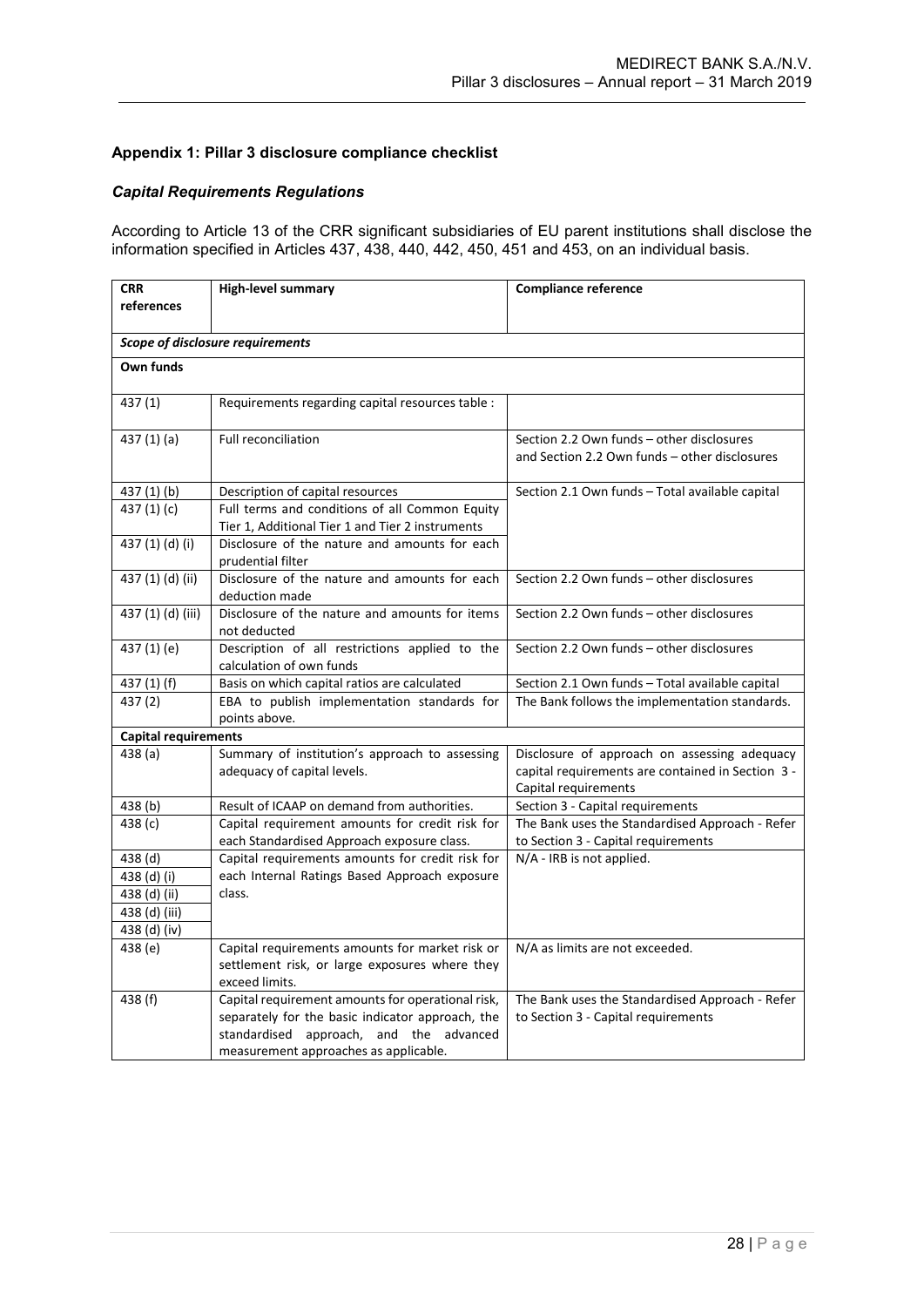| <b>Capital buffers</b>  |                                                                                                                                                                                                                               |                                                                                                   |
|-------------------------|-------------------------------------------------------------------------------------------------------------------------------------------------------------------------------------------------------------------------------|---------------------------------------------------------------------------------------------------|
| 440(1)(a)               | Geographical distribution of relevant credit<br>exposures.                                                                                                                                                                    | Section 3 - Capital requirements                                                                  |
| 440 (1) (b)             | Amount of the institution specific countercyclical<br>capital buffer.                                                                                                                                                         |                                                                                                   |
| 440 (2)                 | EBA<br>will<br>technical<br>implementation<br>issue<br>standards related to 440 (1)                                                                                                                                           | The Bank follows the implementation standards.                                                    |
| Credit risk adjustments |                                                                                                                                                                                                                               |                                                                                                   |
| 442 (a)                 | Disclosure of bank's definitions of past due and<br>impaired.                                                                                                                                                                 | Section 4.5 Impairment loss measurement<br>guidelines This section provide a complete             |
| 442 (b)                 | calculating<br>Approaches<br>for<br>credit<br>risk<br>adjustments.                                                                                                                                                            | description of the Impairment loss measurement<br>guidelines, definitions and approaches adopted. |
| 442 (c)                 | Disclosure of pre-CRM EAD by exposure class.                                                                                                                                                                                  | Section 4.1 - Credit risk exposure - analysis by<br>exposure class                                |
| 442 (d)                 | Disclosures of pre-CRM EAD by geography and<br>exposure class.                                                                                                                                                                | Section 4.2 - Credit risk exposure - analysis by<br>geographical distribution                     |
| 442 (e)                 | Disclosures of pre-CRM EAD by industry and<br>exposure                                                                                                                                                                        | Section 4.3 - Credit risk exposure - analysis by<br>industry distribution                         |
| 442 (f)                 | Disclosures of pre-CRM EAD by residual maturity                                                                                                                                                                               | Section 4.4 - Credit risk exposure - analysis by<br>residual maturity                             |
| 442 (g)                 | Breakdown by significant industry or CCP amount<br>of:                                                                                                                                                                        | Section 4.3 - Credit risk exposure - analysis by<br>industry distribution                         |
| 442 (g) (i)             | Impairment and past due exposures                                                                                                                                                                                             |                                                                                                   |
| 442 (g) (ii)            | Specific and general credit risk adjustments                                                                                                                                                                                  |                                                                                                   |
| 442 (g) (iii)           | Impairment charges for the period, by exposure<br>class or counterparty type.                                                                                                                                                 |                                                                                                   |
| 442 (h)                 | Impaired, past due exposures, by geographical<br>area, and amounts of specific and general<br>impairment for each geography.                                                                                                  | Section 4.2 - Credit risk exposure - analysis by<br>geographical distribution                     |
| 442 (i)                 | Reconciliation of changes in specific and general<br>credit risk adjustments compromising of:                                                                                                                                 | Section 4.5 - Impairment loss measurement<br>guidelines. This section provides an analysis of the |
| 442 (i) (i)             | Description of the type of specific and general<br>credit risk adjustments                                                                                                                                                    | specific<br>Bank's<br>and general credit<br>risk<br>adjustments.                                  |
| 442 (i) (ii)            | The opening balances                                                                                                                                                                                                          |                                                                                                   |
| 442 (i) (iii)           | Amounts taken against the<br>credit<br>risk<br>adjustments during the reporting period                                                                                                                                        |                                                                                                   |
| 442 (i) (iv)            | other<br>adjustments<br>including<br>those<br>Any<br>determined<br>by exchange<br>rate differences,<br>business combinations, acquisitions and disposals<br>of subsidiaries, and transfers between credit risk<br>adjustments |                                                                                                   |
| 442 (i) (v)             | The closing balance                                                                                                                                                                                                           |                                                                                                   |
| 442                     | Specific credit risk adjustments recorded to                                                                                                                                                                                  |                                                                                                   |
| endnote                 | income statement are disclosed separately.                                                                                                                                                                                    |                                                                                                   |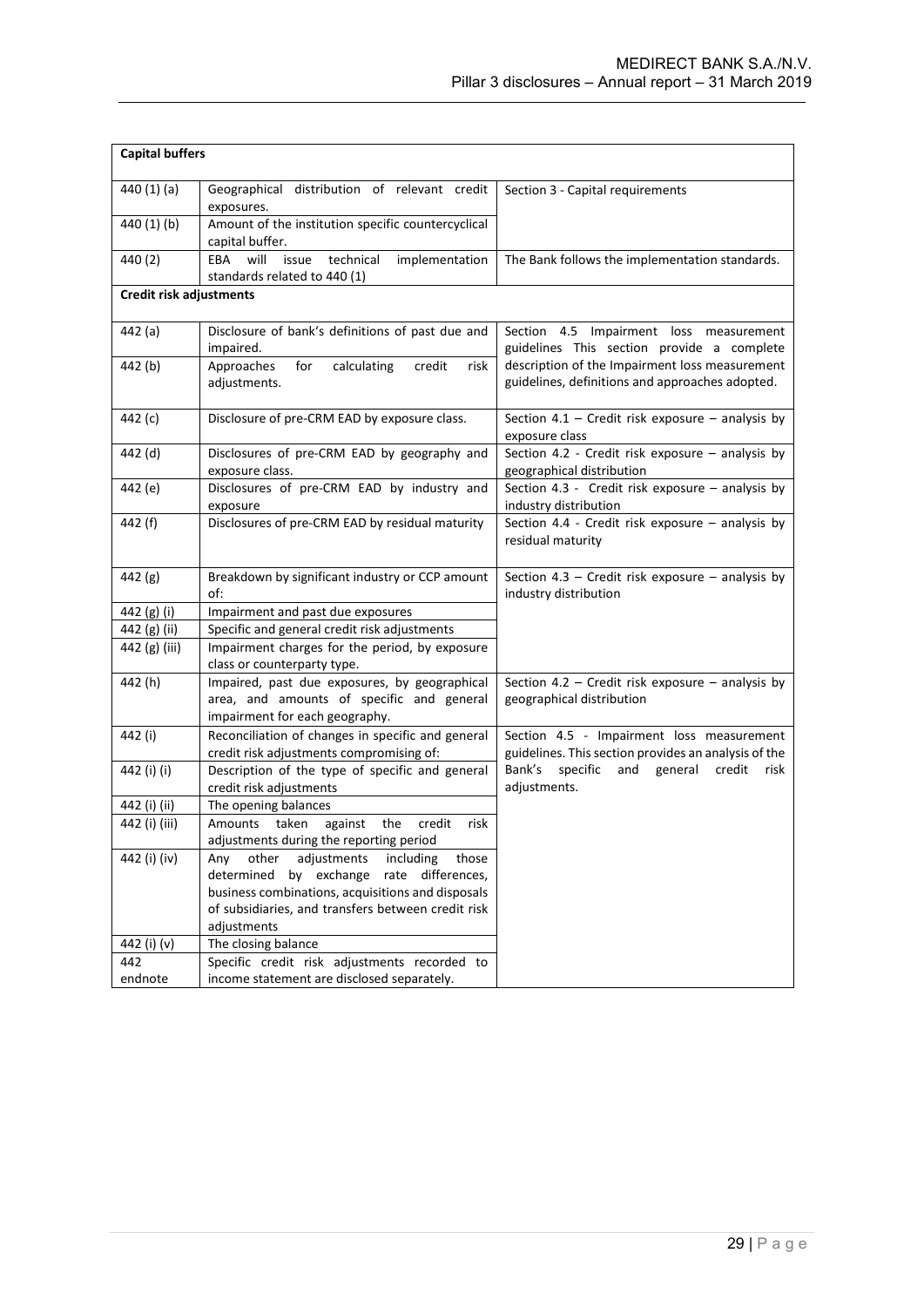| <b>Remuneration disclosures</b> |                                                                                                 |                                                     |
|---------------------------------|-------------------------------------------------------------------------------------------------|-----------------------------------------------------|
| 450(1)(a)                       | Information concerning the decision-making                                                      | Section 10 - Remuneration policy and practices      |
|                                 | process used for determining the remuneration                                                   |                                                     |
|                                 | policy                                                                                          |                                                     |
| 450 (1) (b)                     | Information<br>link<br>between<br>on<br>and<br>pay                                              |                                                     |
|                                 | performance                                                                                     |                                                     |
| 450 (1) (c)                     | Information on the criteria used for                                                            |                                                     |
|                                 | performance measurement                                                                         |                                                     |
| 450 (1) (d)                     | variable<br>The<br>ratios<br>between<br>fixed<br>and                                            |                                                     |
|                                 | remuneration                                                                                    |                                                     |
| 450 (1) (e)                     | Information on the performance criteria on which<br>the entitlement to variable remuneration is |                                                     |
|                                 | based.                                                                                          |                                                     |
| 450 (1) (f)                     | The main parameters and rationale for any                                                       |                                                     |
|                                 | variable component scheme and any other non-                                                    |                                                     |
|                                 | cash benefits                                                                                   |                                                     |
| 450 $(1)(g)$                    | quantitative<br>information<br>Aggregate<br>on                                                  |                                                     |
|                                 | remuneration, broken down by business area                                                      |                                                     |
| 450 (1) (h)                     | quantitative<br>information<br>Aggregate<br>on                                                  |                                                     |
|                                 | remuneration,<br>broke<br>down<br>by<br>senior                                                  |                                                     |
|                                 | management and members of staff whose actions                                                   |                                                     |
|                                 | have a material impact                                                                          |                                                     |
| 450 (1) (i)                     | The number of individuals being remunerated<br>EUR 1 million                                    | Not applicable                                      |
| 450 (1) (j)                     | Upon demand from the Member State or                                                            | Not applicable                                      |
|                                 | competent authority, the total remuneration for                                                 |                                                     |
|                                 | each member of the management body or senior                                                    |                                                     |
|                                 | management                                                                                      |                                                     |
| 450 (2)                         | Quantitative information at the level of members                                                | Section 10 - Remuneration policy and practices      |
|                                 | of the management body of the institution.                                                      |                                                     |
| Leverage                        |                                                                                                 |                                                     |
| 451 (1) (a)                     | The Leverage ratio and its application                                                          | Section 6 - Leverage                                |
| 451 (1) (b)                     | Leverage ratio breakdown of total exposure<br>measure, including reconciliation to financial    |                                                     |
|                                 | statements                                                                                      |                                                     |
| 451 $(1)(c)$                    | Where applicable amount of derecognised                                                         |                                                     |
|                                 | fiduciary items                                                                                 |                                                     |
| 451 (1) (d)                     | Description of the risk management approach to                                                  | Section 6 - Leverage                                |
|                                 | mitigate excessive leverage, and factors that                                                   |                                                     |
|                                 | impacted the leverage ratio during the year.                                                    |                                                     |
| 451 (1) (e)                     | Description of the factors that had an impact on                                                |                                                     |
|                                 | the leverage ratio                                                                              |                                                     |
| 451 (2)                         | EBA to publish implementation standards for                                                     | The Bank follows the implementation standards       |
|                                 | points above.                                                                                   |                                                     |
|                                 | Use of credit risk mitigation techniques                                                        |                                                     |
| 453 (a)<br>453 (b)              | Use of on- and off-balance sheet netting<br>How collateral valuation is managed                 | Section 4.6 - Credit risk mitigation                |
| 453 (c)                         | Description of types of collateral used                                                         | Section 4.6 - Credit risk mitigation                |
|                                 |                                                                                                 |                                                     |
| 453 (d)                         | Types of guarantor and credit derivative                                                        | The Bank did not enter into any credit derivative   |
|                                 | counterparty, and their creditworthiness                                                        | hedges and did not receive any guarantees to        |
|                                 |                                                                                                 | cover part of its exposures.                        |
| 453 (e)                         | Disclosure of market or credit risk concentrations                                              | Section 4.6 - Credit risk mitigation                |
|                                 | within risk mitigation exposures                                                                |                                                     |
| 453 (f)                         | For exposures under either the Standardised or                                                  | Loans secured by any type of eligible collateral is |
|                                 | Foundation IRB approach, disclose the exposure                                                  | considered immaterial in terms of the total         |
|                                 | value covered by eligible collateral                                                            | exposure of the Bank. Refer to Section 4.6 Credit   |
|                                 |                                                                                                 | risk mitigation                                     |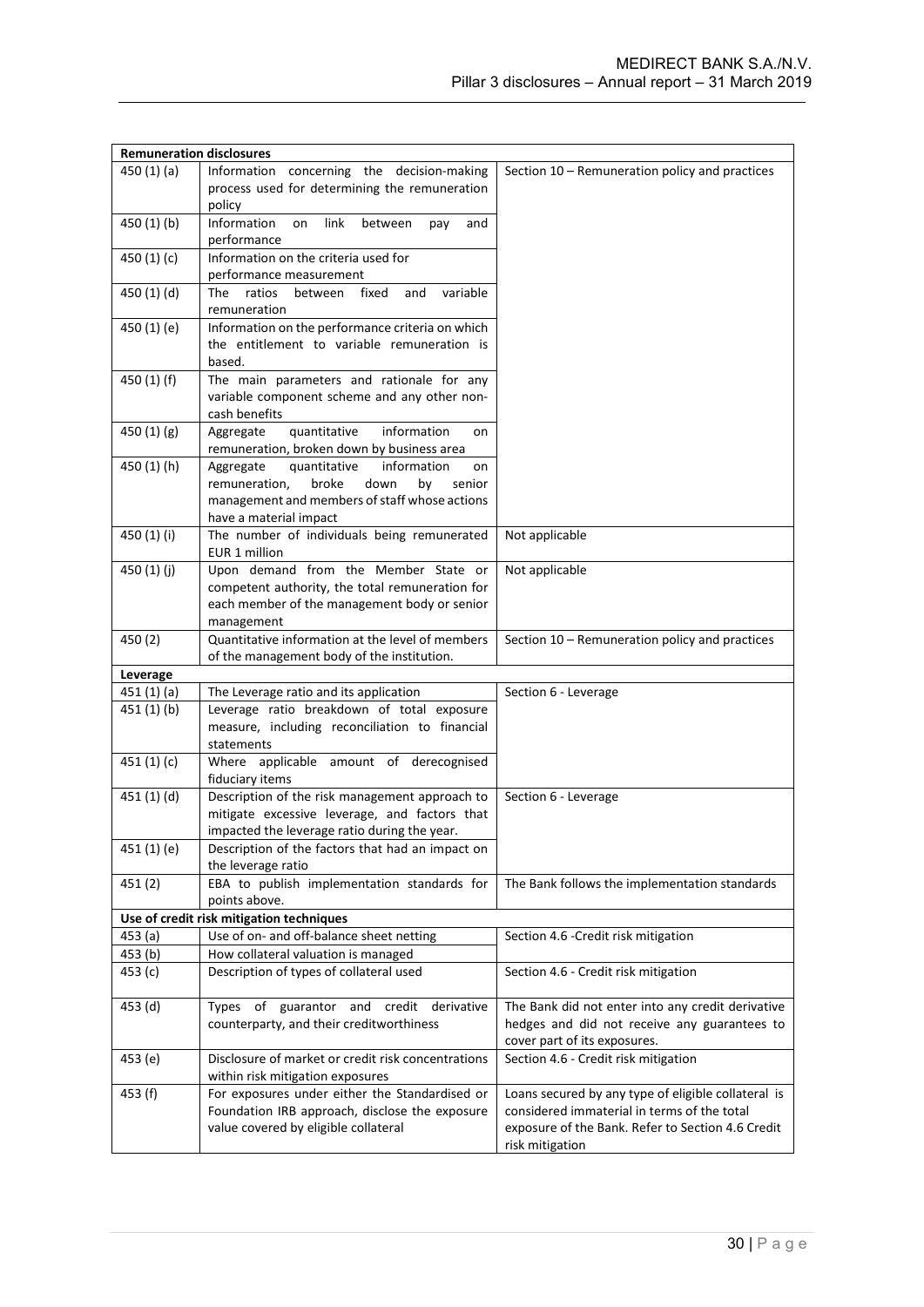| 453 (g) |             |  |  | Exposures covered by guarantees or credit The Bank did not enter into any credit derivative |
|---------|-------------|--|--|---------------------------------------------------------------------------------------------|
|         | derivatives |  |  | hedges and did not receive any guarantees to                                                |
|         |             |  |  | cover part of its exposures.                                                                |

### *Guidelines on disclosure requirements under Part Eight of Regulation (EU) No 575/2013 – EBA/GL/2016/11*

According to these guidelines the following considerations should apply to all institutions required to comply with some or all disclosure requirements in Part Eight of the CRR, including significant subsidiaries.

| <b>Guidelines</b><br>references                                                                                                                                                          | <b>High-level summary</b>                                                                                    | <b>Compliance reference</b>                                                    |  |  |  |
|------------------------------------------------------------------------------------------------------------------------------------------------------------------------------------------|--------------------------------------------------------------------------------------------------------------|--------------------------------------------------------------------------------|--|--|--|
|                                                                                                                                                                                          |                                                                                                              |                                                                                |  |  |  |
|                                                                                                                                                                                          | Section 4.3 - Section C (information on governance arrangements)                                             |                                                                                |  |  |  |
| Disclosure of the number of directorships held by<br>members of the management body.                                                                                                     |                                                                                                              | Section 11 - Other directorships                                               |  |  |  |
| body.                                                                                                                                                                                    | Disclosure of information regarding the recruitment<br>policy for the selection of members of the management | Section 9 - Recruitment and diversity policy statement                         |  |  |  |
| Disclosure of the diversity policy in accordance with<br>Article $435(2)(c)$ , institutions should disclose the policy<br>on gender diversity.                                           |                                                                                                              | Section 9 - Recruitment and diversity policy statement                         |  |  |  |
|                                                                                                                                                                                          | Section 4.5 - Own funds                                                                                      |                                                                                |  |  |  |
| The disclosures required by Article 437(1) of the CRR<br>are specified in the Commission Implementing<br>Regulation (EU) No 1423/2013 of 20 December 2013.                               |                                                                                                              | Refer to the Own Funds section in the CRR disclosure<br>checklist above.       |  |  |  |
| Section 4.7 - Macro-prudential supervisory measures                                                                                                                                      |                                                                                                              |                                                                                |  |  |  |
| The disclosures required by Article 440 of the CRR are<br>specified in the Commission Delegated Regulation (EU)<br>No 2015/1555 of 28 May 2015.                                          |                                                                                                              | Refer to the Capital Buffers section in the CRR disclosure<br>checklist above. |  |  |  |
| Section 4.12 - Unencumbered Assets                                                                                                                                                       |                                                                                                              |                                                                                |  |  |  |
| The disclosure requirements in Article 443 of the CRR<br>are specified in the EBA Guidelines on the disclosure of<br>encumbered and unencumbered assets (the EBA<br>Guidelines 2014/03). |                                                                                                              | Section 7 - Asset encumbrance                                                  |  |  |  |